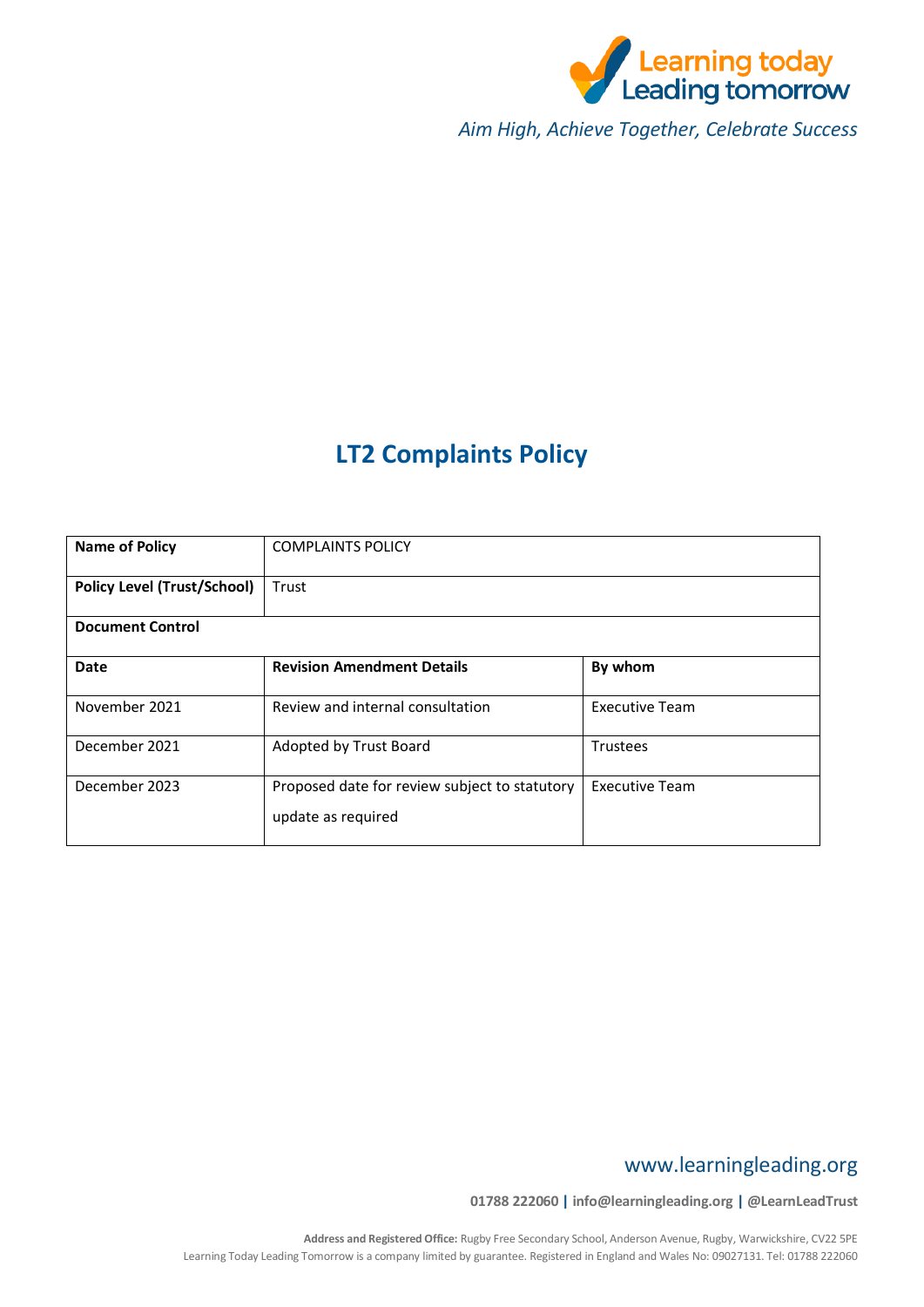

## **Table of Contents**

| 1.  |  |  |
|-----|--|--|
| 2.  |  |  |
| 3.  |  |  |
| 4.  |  |  |
| 5.  |  |  |
| 6.  |  |  |
| 7.  |  |  |
| 8.  |  |  |
| 9.  |  |  |
| 10. |  |  |
| 11. |  |  |
| 12. |  |  |
|     |  |  |
|     |  |  |
|     |  |  |
| 13. |  |  |
| 14. |  |  |
| 15. |  |  |
| 16. |  |  |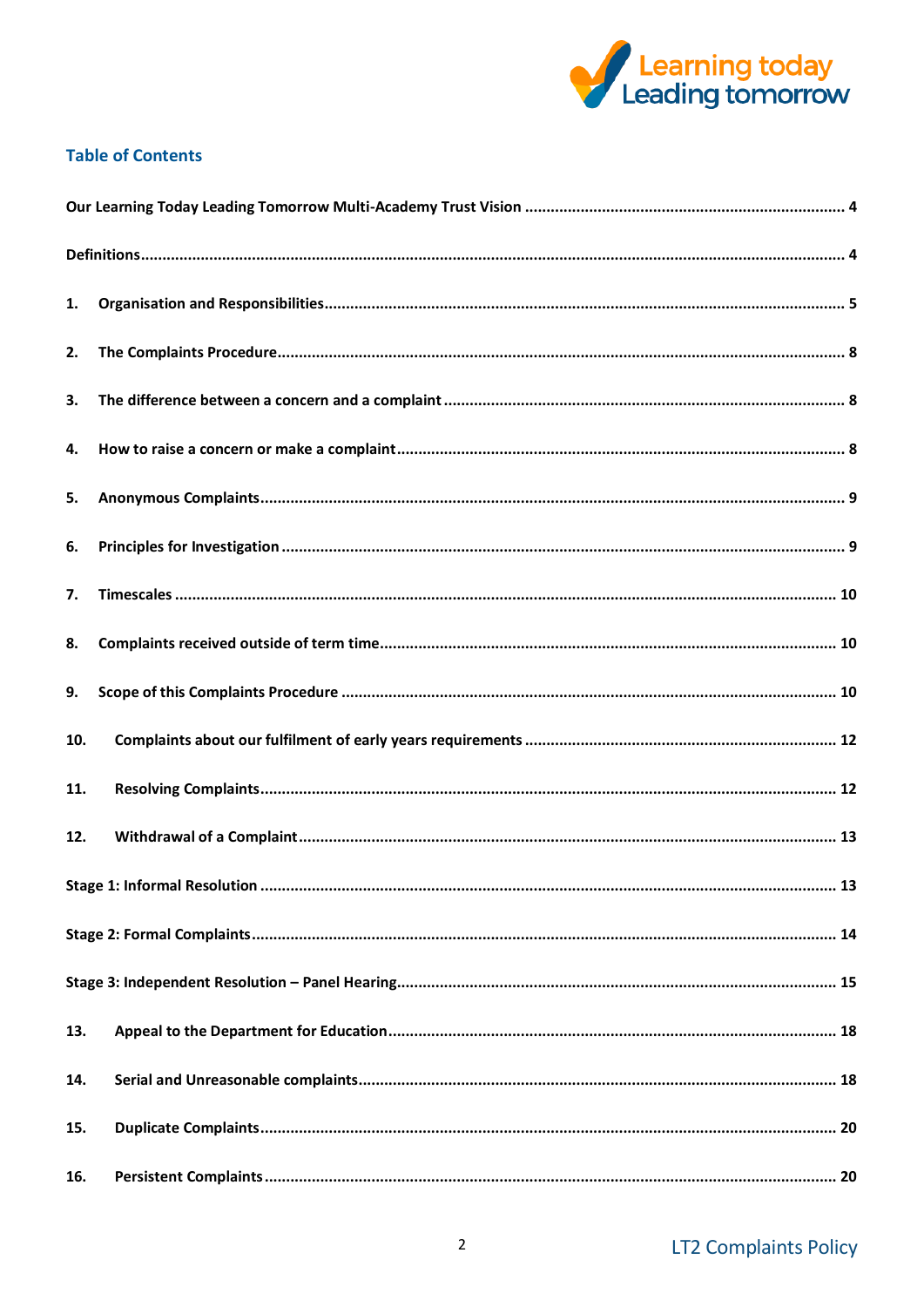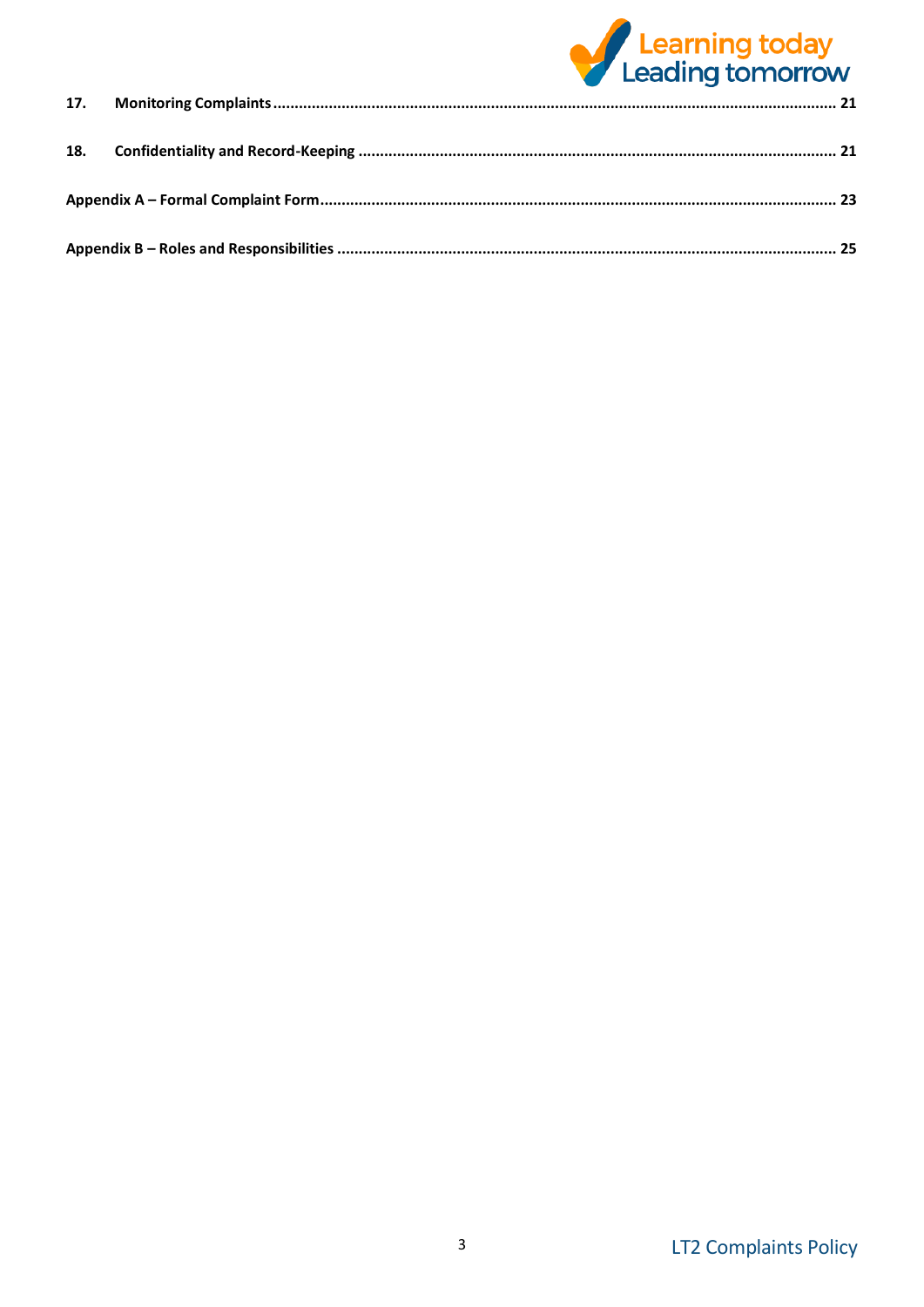

#### <span id="page-3-0"></span>**Our Learning Today Leading Tomorrow Multi-Academy Trust Vision**

#### Vision

Our vision is to build a group of outstanding schools across phases, including specialist provision, to become (a mid-size) trust that provides vibrant and inclusive learning environments in which every member of the learning community is passionate about learning. The trust is led by a CEO who works closely with headteachers who lead the two schools supported by a central team to support finance, HR, estates and governance.

#### Mission

LT2 Trust and schools will have a relentless focus on high achievement, supported by robust organisational structures and governance. We aim to give children and young people in our care the knowledge, skills and experiences to expand their minds and world view to enable them to develop a naturally inquisitive approach to learning and life, fit for an everchanging world.

Ultimately, we will educate and support all children attending LT2 schools to grow into capable and contributing citizens who have developed the personal attributes and characteristics that will enable them to become considerate, self-reliant and confident young people who are ready for the next stage of their lives.

#### Values

The trust values underpin the mission and provide the basis on which LT2 schools can articulate the key behavioural characteristics that promote a positive philosophy. Our six values are unseen drivers of our behaviour as experienced by others and are designed to create a shared organisational culture:

- **Kindness –** The quality of friendliness, generosity, and consideration
- **Collaboration** The belief that working and learning with others will lead to greater success
- **Curiosity –** A strong desire to know and to learn
- **Resilience** The ability to recover quickly and learn from the difficulties we face
- **Respect** To appreciate the importance of understanding and admiration for others and self, honesty
- **Endeavour** The belief that hard work is needed to achieve something of which we can be proud

#### <span id="page-3-1"></span>**Definitions**

- Where the word 'trust' is used in this document it refers to The Learning Today Leading Tomorrow Trust.
- Where the words 'trust board' are used it refers to the board of trustees who set the vision for the trust and hold the executive leadership team to account for delivering the trust's strategic plan.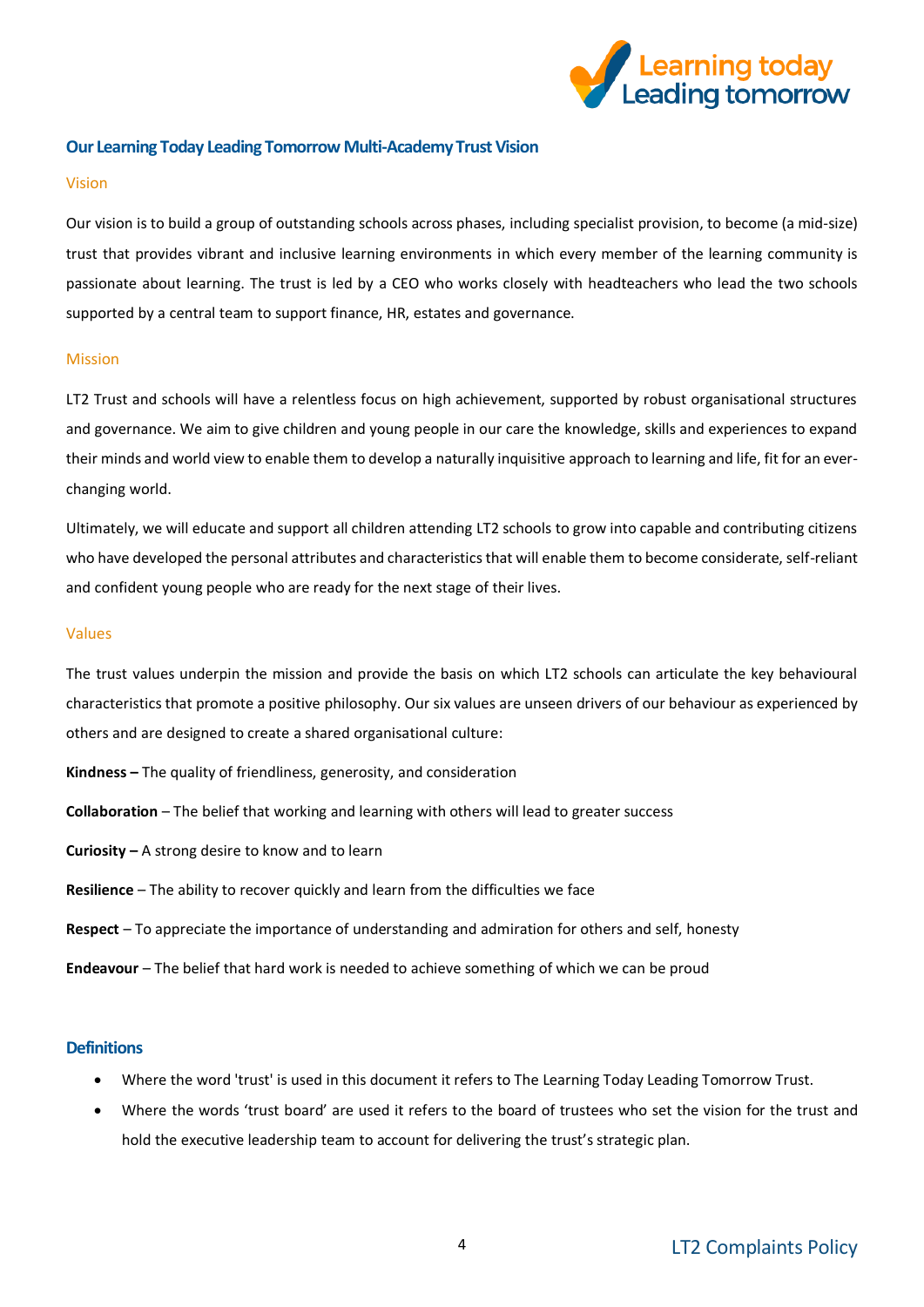

#### <span id="page-4-0"></span>**1. Organisation and Responsibilities**

#### 1.1 Introduction

LT2 Trust has a strong commitment towards working in positive partnership with the whole community. Our schools are busy places where there are many interactions between pupils, parents/carers and staff as part of the everyday life of the schools. We share an ethos of respecting the rights of all members of the school communities and as part of our curriculum teaching we work to instil this in our pupils.

From time to time something may go wrong. Where any concerns are raised we aim to resolve these as quickly and as efficiently as possible. Usually concerns that are raised can be resolved very quickly through the relevant school's dayto-day communication between parents and the school staff, without anxiety, and in the knowledge that concerns and complaints will be treated seriously, impartially and, except where disclosure is legally required, confidentially.

Where a parent may feel that an issue has not been dealt with appropriately it is important, for all involved, that there is a clear and transparent process for a complaint to be looked at and followed up.

This complaints procedure is not limited to parents or carers of children that are registered at the school. Any person, including members of the public, may make a complaint to an LT2 School about any provision of facilities or services that we provide. Unless complaints are dealt with under separate statutory procedures (such as appeals relating to exclusions or admissions), we will use this complaints procedure.

#### 1.2 Aims

Learning Today Leading Tomorrow Academy Trust aims to meet its statutory obligations when responding to complaints from parents of pupils at our academies, and others.

When responding to complaints, we aim to:

- Be impartial and non-adversarial
- Facilitate a full and fair investigation by an independent person or panel, where necessary
- Address all the points at issue and provide an effective and prompt response
- Respect complainants' desire for confidentiality
- Treat complainants with respect
- Keep complainants informed of the progress of the complaints process
- Addresses all points at issue and provides effective response and appropriate redress, where necessary
- Consider how the complaint can feed into school improvement evaluation processes by providing information to the school's senior management team so that services can be improved.

Anyone can make a complaint about any provision of facilities or services that the trust/schools provide. This policy may be used by:

- A parent/carer whose child attends or who has recently left a Learning Today Leading Tomorrow School
- Members of the public or other organisations
- A governor, trustee or member about a member of staff at an academy or in the central MAT team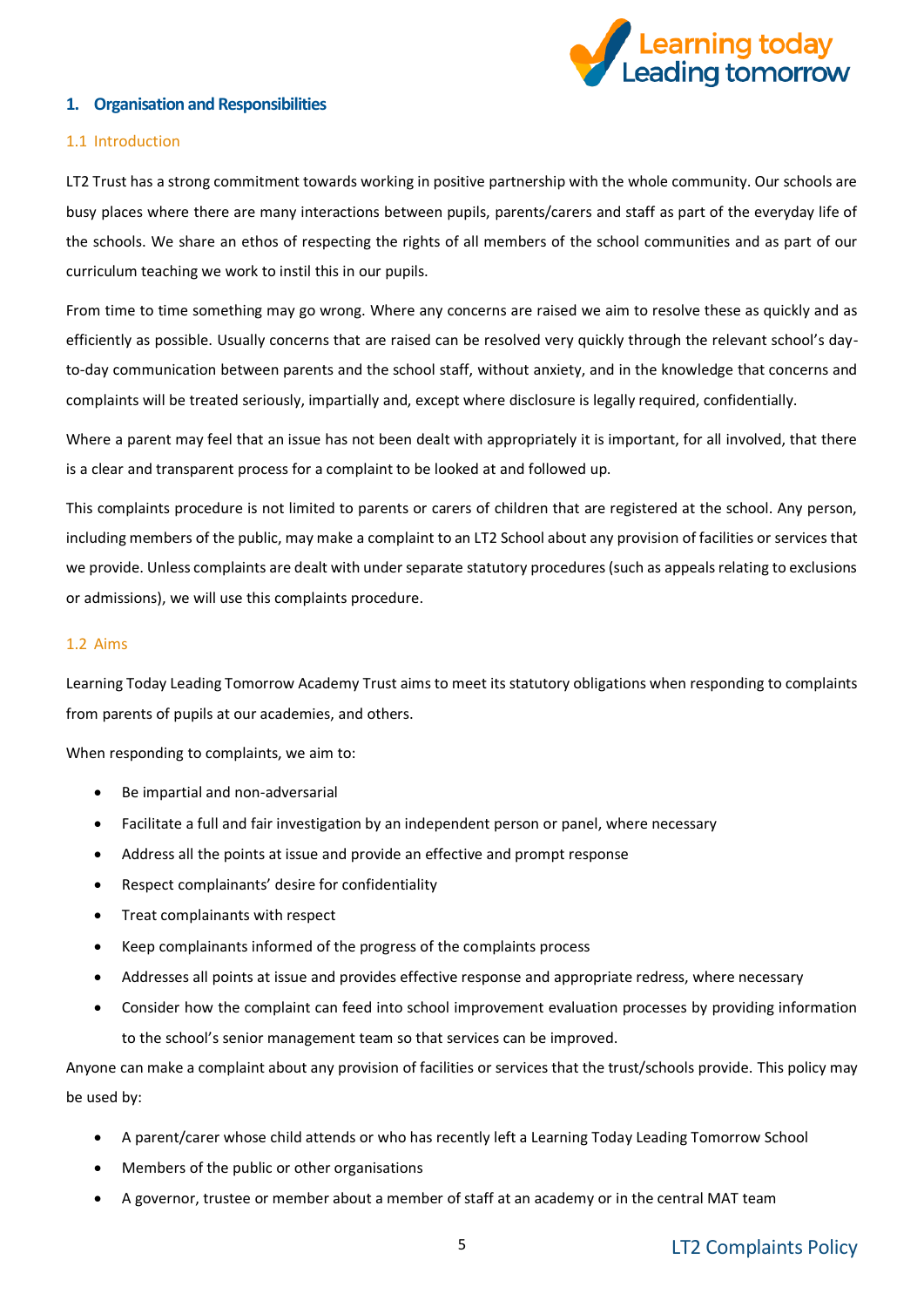

- A member of staff against an individual staff member, governor, trustee or member
- Stakeholders for Data Protection and Freedom of Information related matters

This policy is not intended to apply to concerns or complaints related to certain aspects of the MAT's work as these are covered under separate policies and procedures, e.g. child protection & safeguarding, admissions and staff grievances. We try to resolve concerns or complaints by informal means wherever possible. Where this is not possible, formal procedures will be followed. The trust and schools will aim to give the complainant the opportunity to complete the complaints procedure in full. To support this, we will ensure we publicise the existence of this policy and make it available on each school and the Learning Today Leading Tomorrow website.

#### 1.3 Legislation and Guidance under this Policy

This document meets the requirements set out in part 7 of the schedul[e to the Education \(Independent School Standards\)](http://www.legislation.gov.uk/uksi/2014/3283/schedule/made)  [Regulations 2014,](http://www.legislation.gov.uk/uksi/2014/3283/schedule/made) which states that we must have and make available a written procedure to deal with complaints from parents of pupils at the school. It is also based on guidance published by the Education and Skills Funding Agency (ESFA) on [creating a complaints procedure that complies with the above regulations,](https://www.gov.uk/government/publications/setting-up-an-academies-complaints-procedure) and refers to [good practice guidance on](https://www.gov.uk/government/publications/school-complaints-procedures)  [setting up complaints procedures](https://www.gov.uk/government/publications/school-complaints-procedures) from the Department for Education (DfE).

This policy complies with our funding agreement and articles of association.

In addition, it addresses duties set out in the [Early Years Foundation Stage statutory framework](https://www.gov.uk/government/publications/early-years-foundation-stage-framework--2) with regards to dealing with complaints about the school's fulfilment of Early Years Foundation Stage requirements.

The trust legal advisors are responsible for providing advice and guidance under this policy and reviewing and updating the policy as required.

#### 1.4 Board of Trustees

## **The LT2 Board of Trustees, as a corporate body, has the responsibility to set the strategic direction and objectives of all matters across the Trust.**

The board of trustees is responsible for ensuring that high standards of corporate governance are maintained

The chair of the trust is responsible for managing the CEO, trustees and governors under this policy.

#### 1.5 The Chief Executive Officer (CEO)

The CEO of Learning Today leading Tomorrow Trust (LT2):

- Takes overall responsibility for the implementation of policies and procedures
- Must provide reports as appropriate to trustees in relation to this policy
- Ensure that sufficient resources are allocated and authorised within the organisations budget to meet statutory procedures and standards across the trust
- Is responsible for managing the headteachers and centrally appointed staff under this policy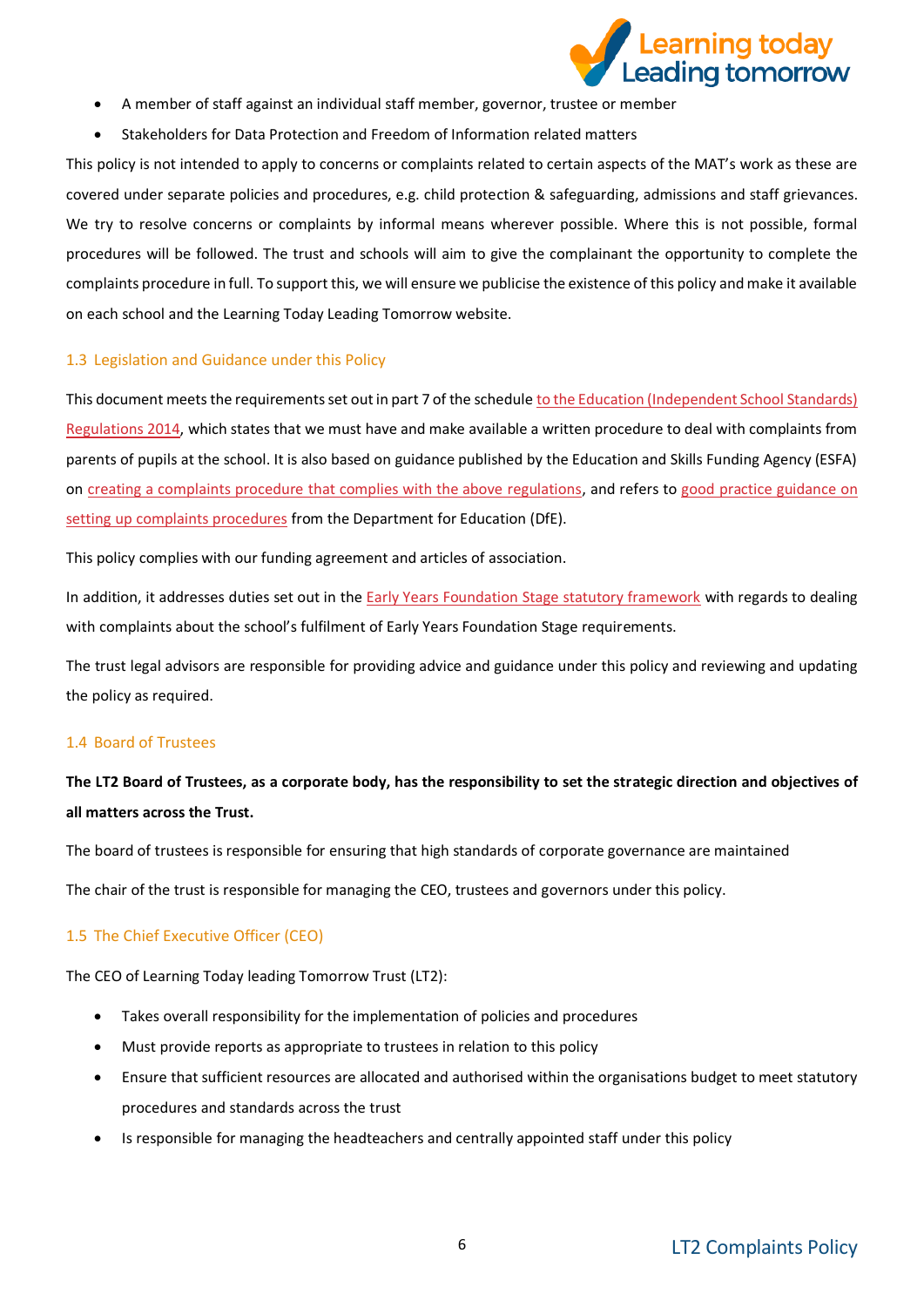

#### 1.6 Headteachers

headteachers of LT2 schools are responsible for:

- The implementation of and compliance with this policy within their school ensuring competence in those staff who are responsible for and involved in the operation of this policy and associated guidance
- Identifying training needs
- Communicating this policy to all relevant people within the school
- Managing school-based teaching and associate staff under this policy.

#### 1.7 Senior and Middle Leaders (and other Supervisory Roles)

Although the headteacher is responsible overall for the implementation of this policy in their school, managers have some specific responsibilities:

- Applying this policy within their own department and area of work
- Resolving any issues members of staff refer to them, informing the headteacher of any issues to which they cannot achieve a satisfactory solution with the resources available to them
- Where required, conduct formal meetings, undertake relevant training in relation to this policy and ensure effective and competent operation of this policy.

#### 1.8 Other Employee Duties

All employees have a responsibility to:

- Comply with this policy and to co-operate with the schools' leadership and management on all matters relating to it
- Undertake any training recommended by their line manager

#### 1.9 Related Policies and Procedures

- LT2 Grievance and Disciplinary Policies
- LT2 Whistleblowing Policy
- LT2 Safeguarding Statement
- LT2 Data Protection Policy
- School Safeguarding and Child Protection Policies.

#### 1.10 Review

This policy will be reviewed every two years subject to statutory updates.

These procedures have been agreed by the board of trustees, who will approve them whenever reviewed.

The CEO will review any underlying issues raised by complaints with the headteacher, where appropriate, and respecting confidentiality, to determine whether there are any improvements that the school can make to its procedures or practice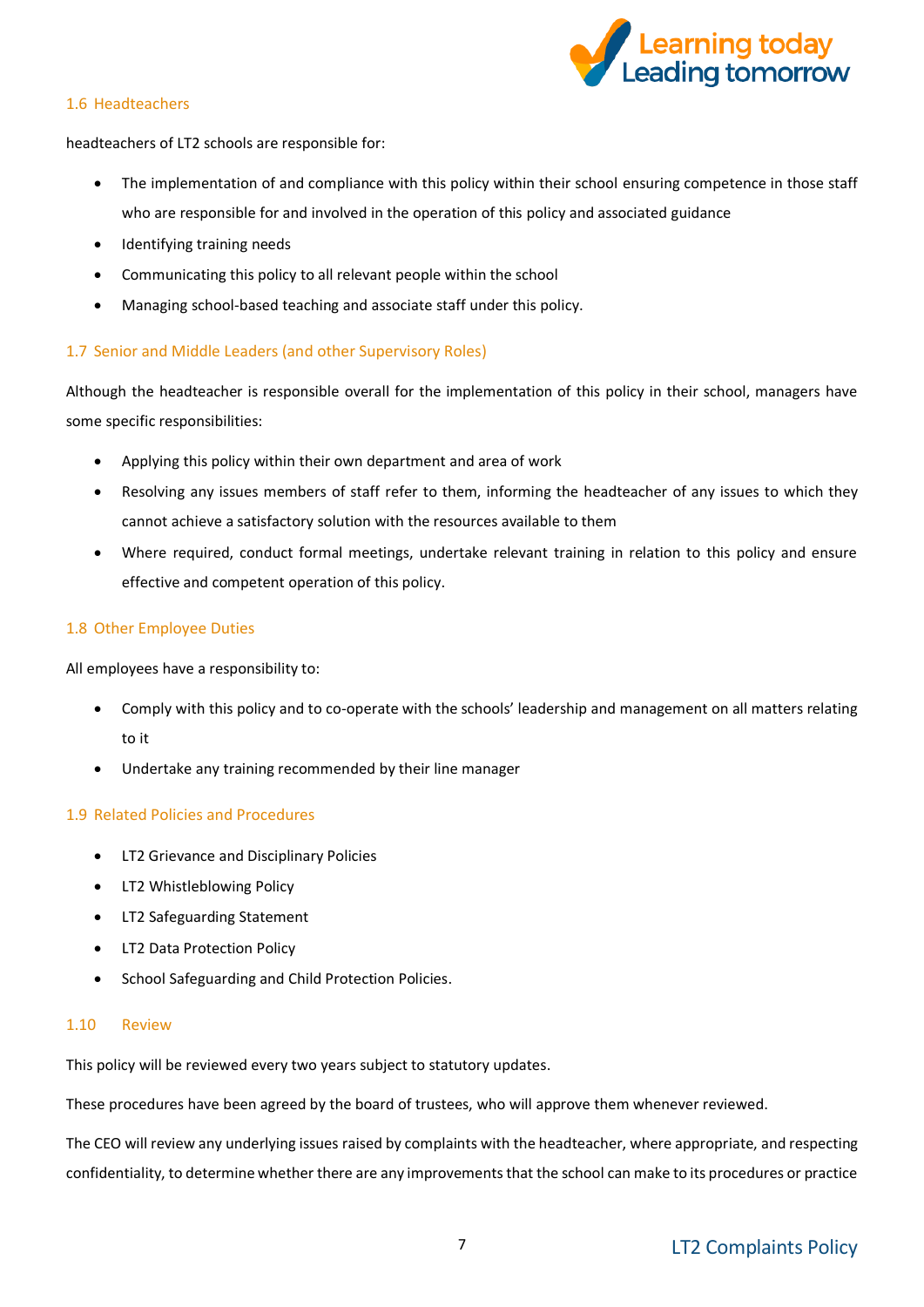

to help prevent similar events in the future. The CEO will inform the chair of trustees and executive leadership team of any proposed changes to procedures or practices.

#### <span id="page-7-0"></span>**2. The Complaints Procedure**

This procedure is available to all parents and members of the public via every school's website. Parents of prospective pupils registered for entry to a LT2 school are provided with a copy. This policy can also be made available in a different language or more accessible format, on request.

In accordance with equality law, the schools will make such reasonable adjustments as necessary to the complaints procedure (rather than policy) to ensure it is readily accessible to those people with a disability. For instance, providing information in alternative formats, assisting complainants in raising a formal complaint or holding meetings in accessible locations.

#### <span id="page-7-1"></span>**3. The difference between a concern and a complaint**

A concern may be defined as 'an expression of worry or doubt over an issue considered to be important for which reassurances are sought'. Examples of concerns might include dissatisfaction about some aspect of teaching or pastoral care, allocation of privileges or responsibilities, a timetable clash, an issue with the school's systems or equipment, or a billing error.

A complaint may be defined as 'an expression of dissatisfaction however made, about actions taken or a lack of action'.

It is in everyone's interest that concerns and complaints are resolved at the earliest possible stage. Many issues can be resolved informally, without the need to use the formal stages of the complaints policy. All LT2 schools takeconcerns seriously and will make every effort to resolve the matter as quickly as possible.

If you have difficulty discussing a concern with a particular member of staff, we will respect your views. In these cases, the headteacher will refer you to another staff member. Similarly, if the member of staff directly involved feels unable to deal with a concern, the headteacher will refer you to another staff member. The member of staff may be more senior but does not have to be. The ability to consider the concern objectively and impartially is more important.

We understand however, that there are occasions when people would like to raise their concerns formally. In this case, the LT2 school will attempt to resolve the issue internally, through the stages outlined within this complaints policy.

#### <span id="page-7-2"></span>**4. How to raise a concern or make a complaint**

A concern or complaint can be made in person, in writing or by telephone. They may also be made by a third party acting on behalf on a complainant, as long as they have appropriate consent to do so. The trust will ensure to have written consent from the complainant before disclosing information to a third party.

Concerns should be raised with either the class teacher or headteacher. If the issue remains unresolved, the next step is to make a formal complaint.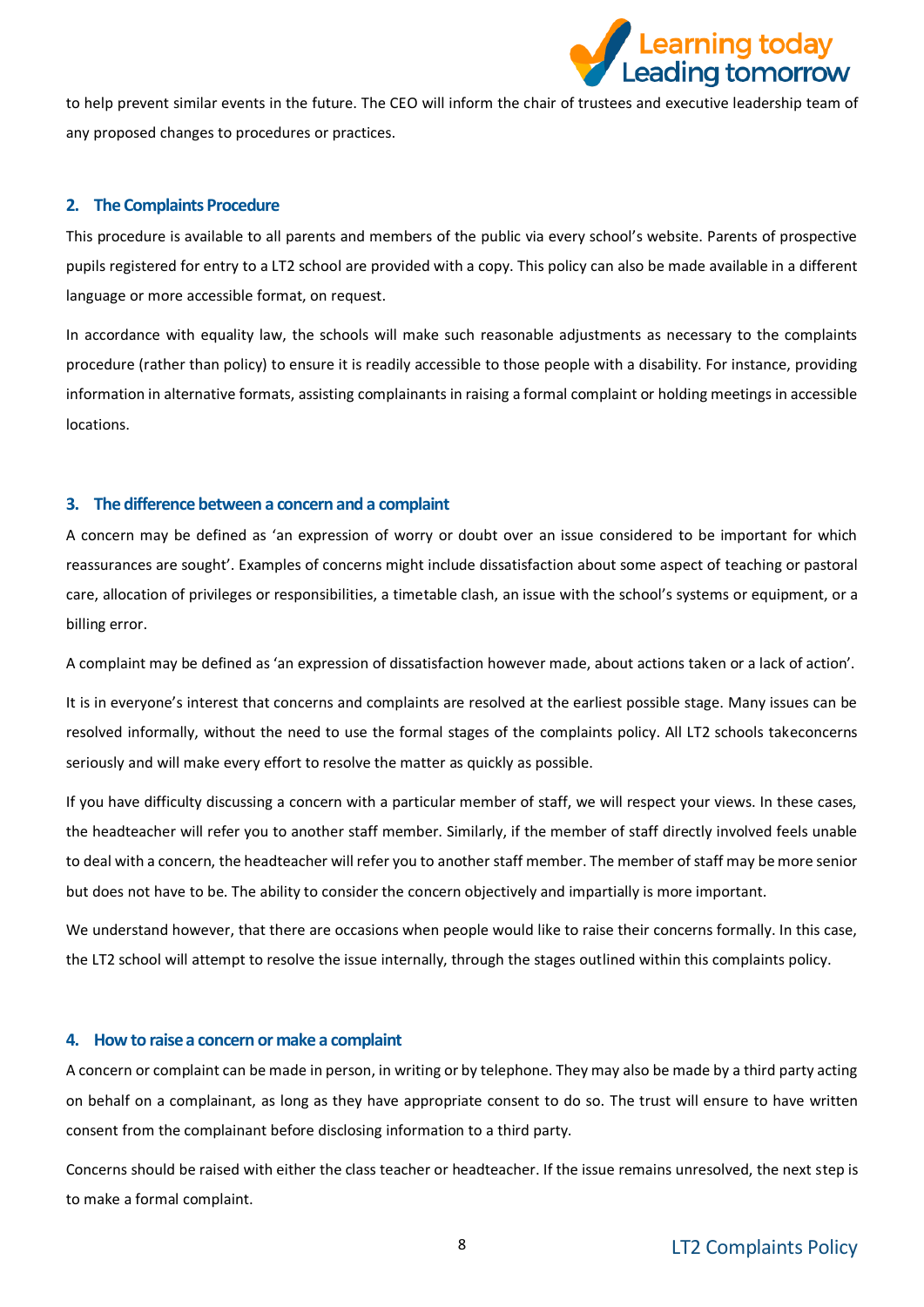

Complainants should not approach individual governors to raise concerns or complaints. They have no power to act on an individual basis and it may also prevent them from considering complaints at Stage 3 of the procedure.

Complaints against school staff (except the headteacher) should be made in the first instance, to the headteacher (or acting headteacher) via the school office. Please mark them as Private and Confidential. The headteacher will be the complaints co-ordinator in these instances.

Complaints that involve or are about the headteacher or a member of the trust central team should be addressed to Brenda Mullen (the CEO), via either:

- The LT2 registered office address at Rugby Free Secondary School; or,
- Via email t[o ceo@learningleading.org](mailto:ceo@learningleading.org)

Please mark any communications as Private and Confidential. The CEO will be the complaints co-ordinator in these instances.

Complaints relating to any governors should be addressed to the chair of the LGB/EEC and sent to the clerk to the governing boards who is contactable via [lt2clerk@learningleading.org](mailto:lt2clerk@learningleading.org) or via the relevant school office. Please mark them as Private and Confidential.

Complaints about the chair of LGB/EEC should be addressed to the chair of trustees and sent to the clerk to the governing boards who is contactable via the *lt2clerk@learningleading.org* or via the relevant school office. Please mark them as Private and Confidential.

Complaints that relate to the CEO, a trustee, or a member should be addressed to the chair of the trustees and to the clerk to the governing boards who is contactable via the [lt2clerk@learningleading.org](mailto:lt2clerk@learningleading.org) or via the relevant school office. Please mark them as Private and Confidential.

Complaints that relate to the chair of trustees should be addressed to the CEO. Please mark them as Private and Confidential. For ease of use, a template complaint form is included at the end of this procedure. If you require help in completing the form, please contact the school office. You can also ask third party organisations like the Citizens Advice Bureau to help you.

In accordance with equality law, we will consider making reasonable adjustments if required, to enable complainants to access and complete this complaints procedure. For instance, providing information in alternative formats, assisting complainants in raising a formal complaint or holding meetings in accessible locations.

#### <span id="page-8-0"></span>**5. Anonymous Complaints**

We will not normally investigate anonymous complaints. However, the headteacher, CEO, or chair of governors/trustees, if appropriate, will determine whether the complaint warrants an investigation.

#### <span id="page-8-1"></span>**6. Principles for Investigation**

When investigating a complaint, we will try to clarify: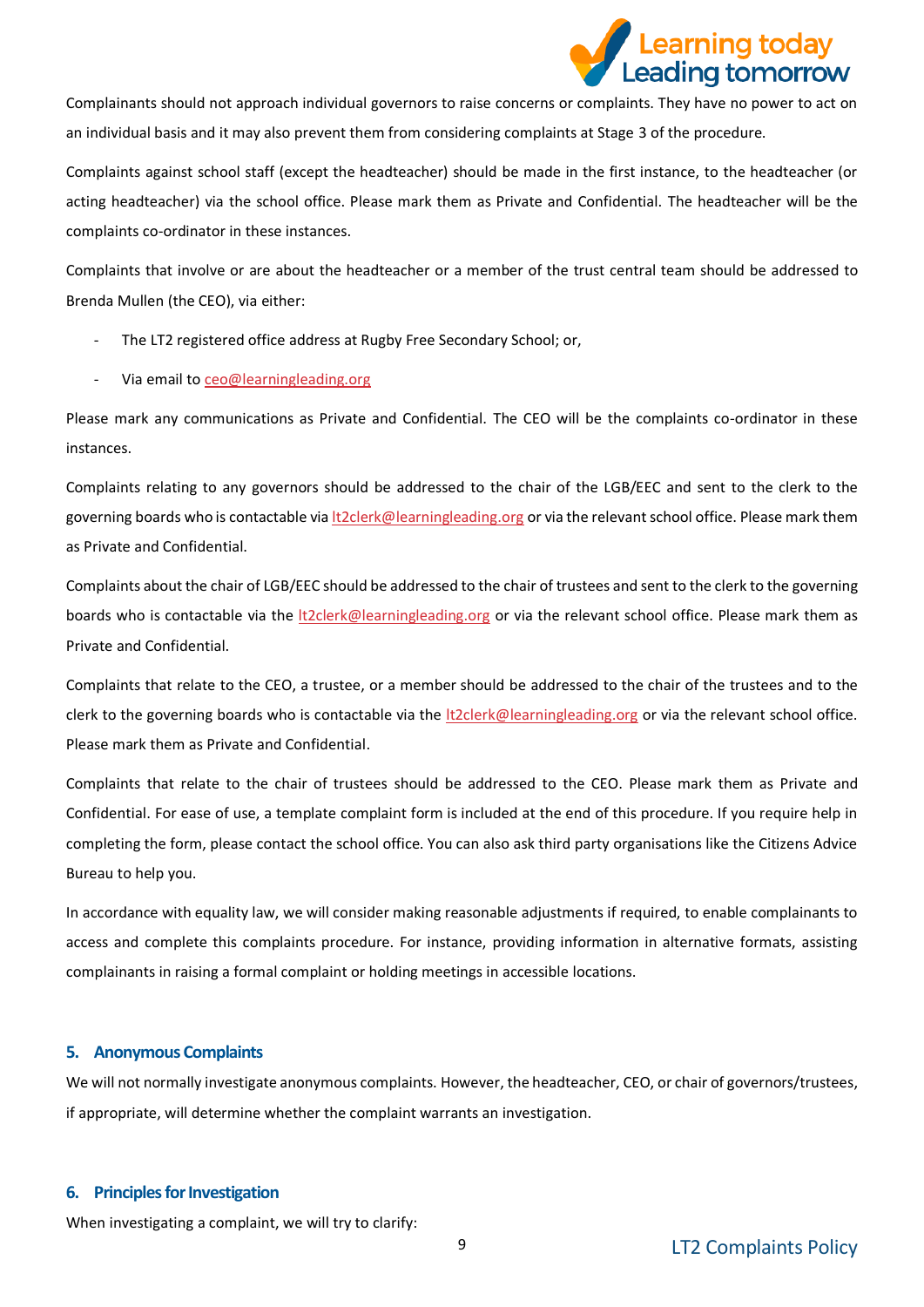

- What has happened
- Who was involved
- What the complainant feels would put things right.

We also aim to address complaints as quickly as possible. To achieve this, realistic and reasonable time limits will be set for each action within each stage. Although every effort will be made to comply with these time limits, it may not always be possible to do so, for example due to the complexity or number of matters raised and where further investigations are necessary. Where new time limits will be set, the complainant will be sent details of the new deadline with an explanation for the delay.

#### <span id="page-9-0"></span>**7. Timescales**

You must raise the complaint as soon as possible after an incident arises and no later than three months of the incident or, where a series of associated incidents have occurred, within three months of the last of these incidents. We will consider complaints made outside of this time frame if exceptional circumstances apply.

#### <span id="page-9-1"></span>**8. Complaints received outside of term time**

We will consider complaints made outside of term time to have been received on the first school day after the holiday period.

#### <span id="page-9-2"></span>**9. Scope of this Complaints Procedure**

This procedure covers all complaints about any provision of community facilities or services by LT2 schools. The kinds of issues that might lead to a formal complaint being made may include:

- The school environment
- Staff conduct
- Bullying
- Discrimination e.g. on the grounds of race or gender.

In each of these cases the responsibility for action lies locally with the school. The trust will not become involved while due process remains available at school level. In some cases, a complaint may lead to a disciplinary hearing or an appeal against a decision in which case it may be appropriate for the issue to be dealt with separately from the complaints procedure. This complaints procedure does not deal with complaints that are dealt with under other statutory procedures, including those listed below.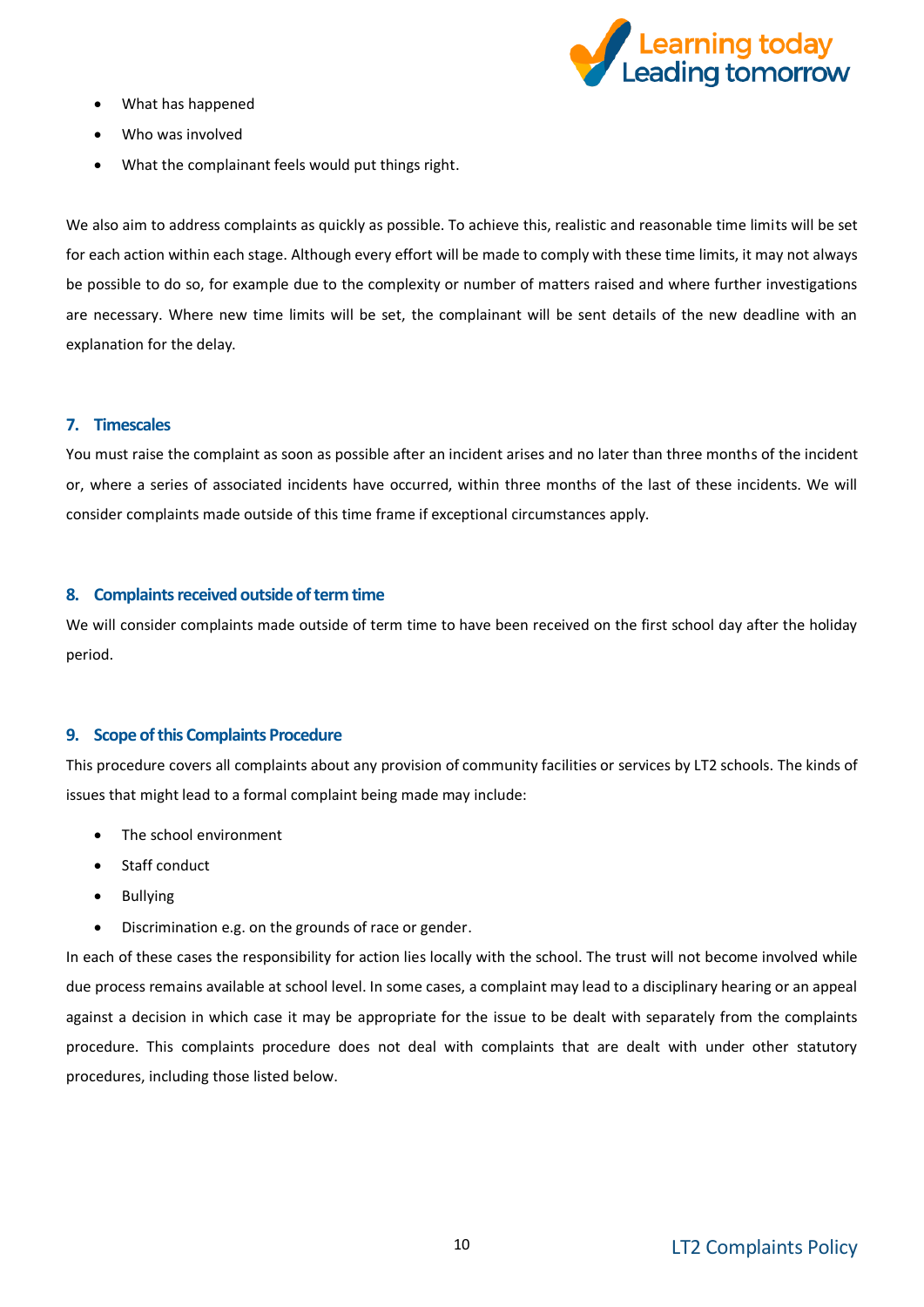

|           | <b>Exceptions</b>                 | Who to contact                                                                 |
|-----------|-----------------------------------|--------------------------------------------------------------------------------|
| $\bullet$ | Admissions to schools             | Concerns about admissions, statutory assessments of Special Educational        |
| $\bullet$ | Statutory assessments of Special  | Needs, or school re-organisation proposals should be raised with               |
|           | <b>Educational Needs</b>          | Warwickshire County Council.                                                   |
|           | School re-organisation proposals  | Arrangements for handling complaints from parents of children with special     |
|           |                                   | educational needs (SEN) about the school's support are within the scope of     |
|           |                                   | this policy. Such complaints should first be made to the class teacher, the    |
|           |                                   | special educational needs co-ordinator (SENDCO) or the headteacher]; they      |
|           |                                   | will then be referred to this complaints policy. The individual school's SEND  |
|           |                                   | policy and Information Report includes information about the rights of         |
|           |                                   | parents of pupils with disabilities who believe that our school has            |
|           |                                   | discriminated against their child.                                             |
| $\bullet$ | Matters likely to require a Child | Complaints about child protection matters are handled under our child          |
|           | Protection Investigation or       | protection and safeguarding policy and in accordance with relevant statutory   |
|           | related to safeguarding matters   | guidance.                                                                      |
|           |                                   | If you have serious concerns, you may wish to contact the local authority      |
|           |                                   | designated officer (LADO) who has local responsibility for safeguarding or the |
|           |                                   | Multi-Agency Safeguarding Hub (MASH).                                          |
|           |                                   | lado@warwickshire.gov.uk                                                       |
|           |                                   | 01926 745376                                                                   |
|           | Exclusion of children from        | Further information about raising concerns about exclusion can be found at:    |
|           | school*                           | www.gov.uk/school-discipline-exclusions/exclusions                             |
|           |                                   | *complaints about the application of the behaviour policy can be made          |
|           |                                   | through this complaints procedure.                                             |
|           | Whistleblowing                    | We have an internal whistleblowing procedure for all our employees,            |
|           |                                   | including temporary staff and contractors.                                     |
|           |                                   | The Secretary of State for Education is the prescribed person for matters      |
|           |                                   | relating to education for whistleblowers in education who do not want to raise |
|           |                                   | matters direct with their employer. Referrals can be made at:                  |
|           |                                   | www.education.gov.uk/contactus                                                 |
|           |                                   | Volunteer staff who have concerns about our school should complain through     |
|           |                                   | the school's complaints procedure. You may also be able to complain direct to  |
|           |                                   | the LA or the Department for Education (see link above), depending on the      |
|           |                                   | substance of your complaint.                                                   |
|           |                                   |                                                                                |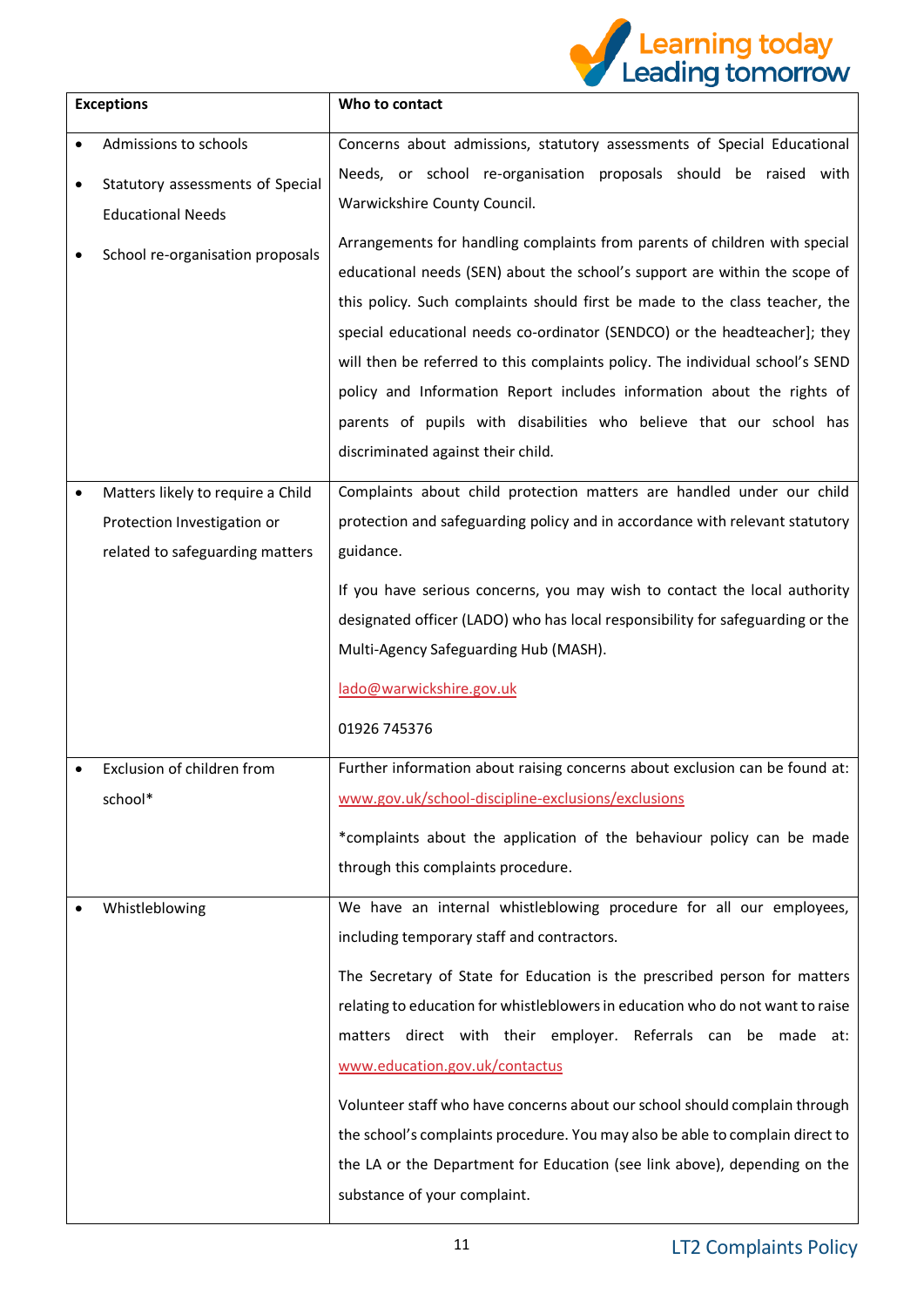

| Staff grievances                | Complaints from staff will be dealt with under the trust's internal grievance<br>procedures.                                                                                                                                                                                                                                  |
|---------------------------------|-------------------------------------------------------------------------------------------------------------------------------------------------------------------------------------------------------------------------------------------------------------------------------------------------------------------------------|
| <b>Staff Conduct</b>            | Complaints about staff will be dealt with under the trust's internal disciplinary<br>procedures, if appropriate.<br>Complainants will not be informed of any disciplinary action taken against a<br>staff member as a result of a complaint. However, the complainant will be<br>notified that the matter is being addressed. |
| Complaints about services       | Providers should have their own complaints procedure to deal with                                                                                                                                                                                                                                                             |
| provided by other providers who | complaints about service. Please contact them directly.                                                                                                                                                                                                                                                                       |
| may use school premises or      |                                                                                                                                                                                                                                                                                                                               |
| facilities                      |                                                                                                                                                                                                                                                                                                                               |
| National Curriculum - content   | Please contact the Department for Education at:                                                                                                                                                                                                                                                                               |
|                                 | http://www.education.gov.uk/contactus                                                                                                                                                                                                                                                                                         |

If other bodies are investigating aspects of the complaint, for example the police, local authority (LA) safeguarding teams or Tribunals, this may impact on our ability to adhere to the timescales within this procedure or result in the procedure being suspended until those public bodies have completed their investigations.

If a complainant commences legal action against an LT2 school in relation to their complaint, we will consider whether to suspend the complaints procedure in relation to their complaint until those legal proceedings have concluded.

#### <span id="page-11-0"></span>**10. Complaints about our fulfilment of early years requirements**

We will investigate all written complaints relating to the school's fulfilment of the Early Years Foundation Stage requirements, and notify the complainant of the outcome within 28 days of receiving the complaint. The school will keep a record of the complaint (see section 10) and make this available to Ofsted on request.

Parents and carers can notify Ofsted if they believe that the school is not meeting Early Years Foundation Stage requirements, by calling 0300 123 4666, or by emailin[g enquiries@ofsted.gov.uk.](mailto:enquiries@ofsted.gov.uk) An online contact form is also available a[t https://www.gov.uk/government/organisations/ofsted#org-contacts.](https://www.gov.uk/government/organisations/ofsted#org-contacts)

We will notify parents and carers if we become aware that the school is to be inspected by Ofsted. We will also supply a copy of the inspection report to parents and carers of children attending the setting on a regular basis.

#### <span id="page-11-1"></span>**11. Resolving Complaints**

At each stage in the procedure, LT2 schools will want to resolve the complaint. All LT2 schools are required to provide a written record of all complaints that are made in writing whether they are resolved following a formal procedure, or proceed to a panel hearing. Action taken by the school as a result of those complaints (regardless of whether they are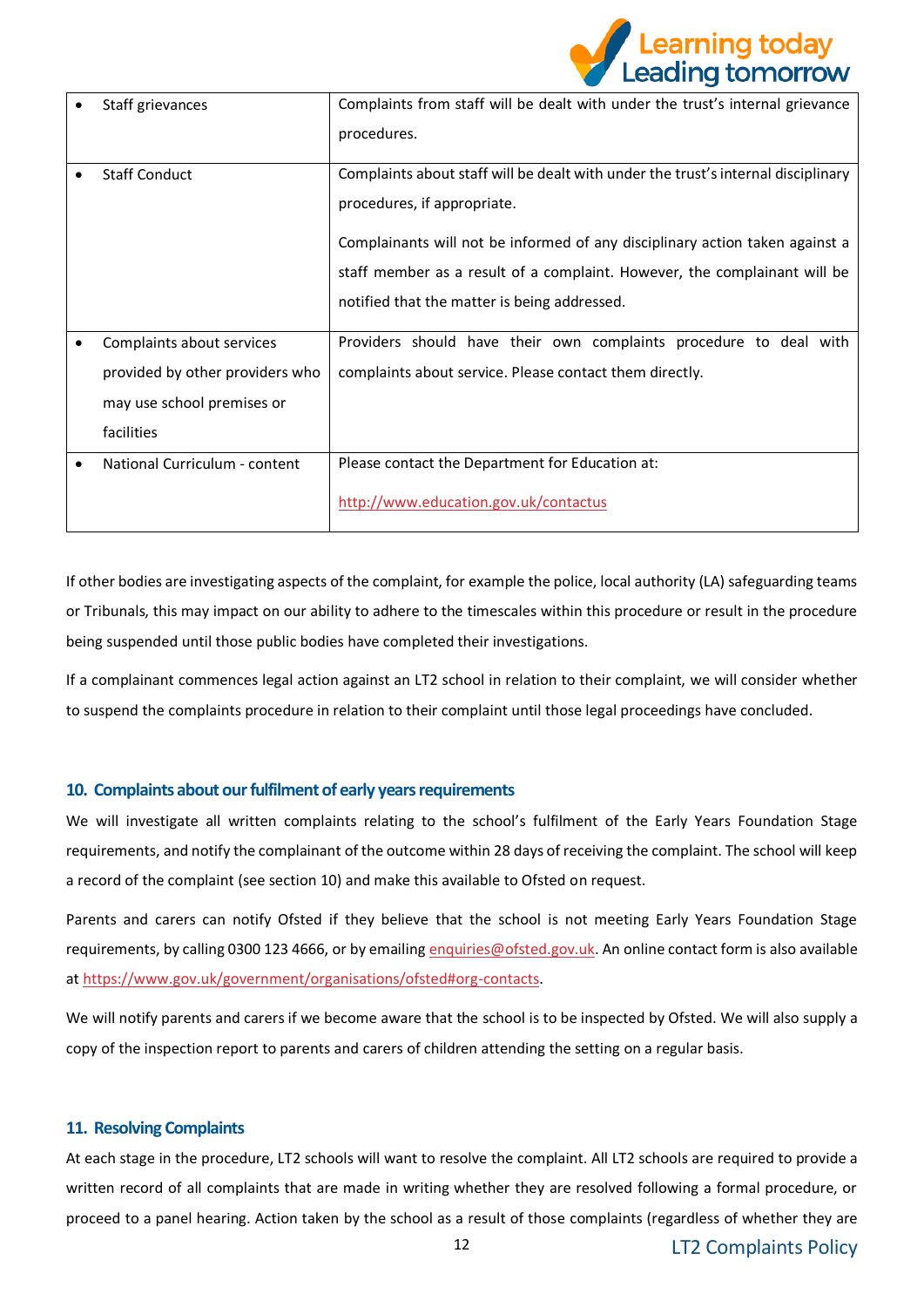

upheld); and will provide that correspondence, including statements and records relating to individual complaints are to be kept confidential except where the Secretary of State or a body conducting an inspection requests access to them.

If appropriate, we will acknowledge that the complaint is upheld in whole or in part. In addition, we may offer one or more of the following:

- An explanation
- An admission that the situation could have been handled differently or better
- An assurance that we will try to ensure the event complained of will not recur
- An explanation of the steps that have been or will be taken to help ensure that it will not happen again and an indication of the timescales within which any changes will be made
- An undertaking to review school policies in light of the complaint
- An apology.

#### <span id="page-12-0"></span>**12. Withdrawal of a Complaint**

If a complainant wants to withdraw their complaint, we will ask them to confirm this in writing.

#### <span id="page-12-1"></span>**Stage 1: Informal Resolution**

Parents or carers and other complainants should wherever possible seek an early and informal resolution of all concerns. If appropriate, we will acknowledge that the complaint is upheld in whole or in part. The relevant school will wish to take whatever measures are necessary to sort out any problems effectively before they turn a concern into a complaint; such measures will include some or all of the following:

- Giving advice or reassurance
- Explaining the context of an incident or decision
- An admission that the situation could have been handled differently or better
- An assurance that we will try to ensure the event complained of will not recur
- An explanation of the steps that have been or will be taken to help ensure that it will not happen again and an indication of the timescales within which any changes will be made
- Gathering information from other staff or from pupils
- Finding information from other sources
- Referring the concern or potential complaint to a senior colleague
- Reviewing or amending policy and/or practice in light of the complaint
- Giving feedback to parents
- Apologising for a mistake or oversight

An individual with a concern or potential complaint should raise the issue as soon as possible with the relevant member of staff either in person or by letter, phone or email. This may be their child's form teacher or the headteacher, though other members of staff may need to be involved or consulted, as an informal resolution may be possible that is acceptable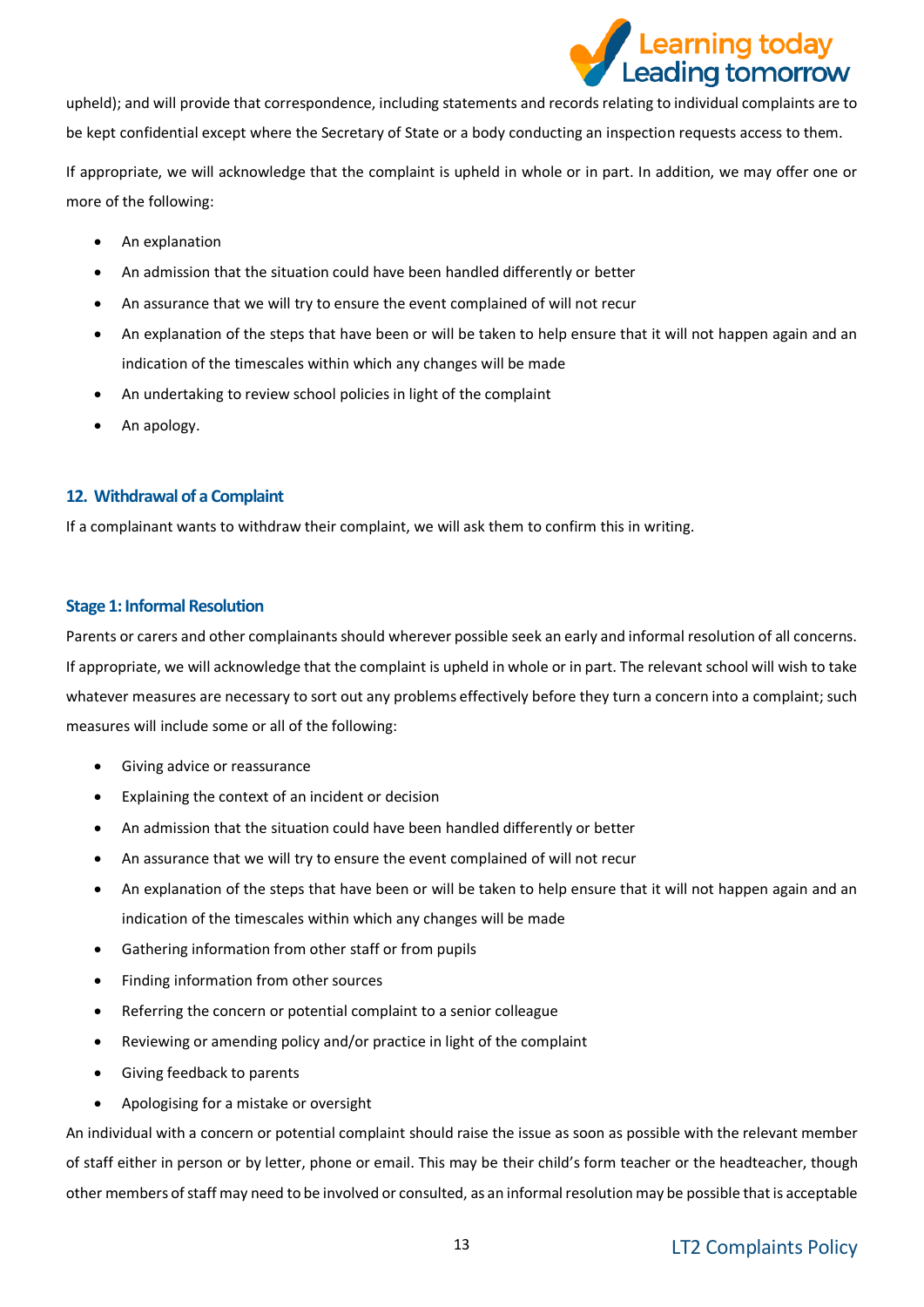

to both parties. If the complainant is unclear as to who they should contact or how to contact them, they should contact the relevant school or trust office via the following email addresses:

- Rugby Free Primary School [office@rugbyfreeprimary.co.uk](mailto:office@rugbyfreeprimary.co.uk)
- Rugby Free Secondary School [info@rugbyfreesecondary.co.uk](mailto:info@rugbyfreesecondary.co.uk)
- LT2 Trust [info@learningleading.org](mailto:info@learningleading.org)

Informal complaints will be acknowledged within five school days. They will be investigated and responded to within 10 school days.

Each school and the trust will keep a written record of concerns raised with them and the date on which they were received. In common with other correspondence from parents, details of concerns made in this way are kept in pupils' confidential files.

In the event that a complainant remains dissatisfied that an acceptable resolution has not been reached through their school's response and within a reasonable time of 15 school days unless otherwise notified, then the parent is entitled to proceed with a formal written complaint in accordance with the procedure below.

#### <span id="page-13-0"></span>**Stage 2: Formal Complaints**

#### Stage 2 (i) – Formal resolution by a member of the school's management team

If the concern or complaint has not been resolved informally, a formal complaint must be made to the school's headteacher (unless they are about the headteacher), via the school office. The complaint should be submitted in writing (preferably on the Complaint Form). The complainant should state that a complaint is being made and provide details including relevant dates, times, names of witnesses of events and the desired outcome alongside copies of any relevant documents. This should be addressed to their school's headteacher, who will decide on the appropriate course of action to take.

The headteacher will record the date the complaint is received and will acknowledge receipt of the complaint in writing (either by letter or email) within fiveschool days. Where appropriate the headteacher may delegate the tasks of investigation and response to a member of the senior leadership.

Within this response, the headteacher will seek to clarify the nature of the complaint, ask what remains unresolved and what outcome the complainant would like to see. The headteacher can consider whether a face to face meeting is the most appropriate way of doing this (Note: The headteacher may delegate the investigation to another member of the school's senior leadership team but not the decision to be taken).

Where necessary, the relevant headteacher will meet with the complainant, within 10 school days of receiving the complaint, to discuss the matter and if possible, to reach a resolution at this stage.

In all instances it may be necessary to carry out further investigations.

During the investigation, the headteacher (or investigator) will:

• If necessary, interview those involved in the matter and/or those complained of, allowing them to be accompanied if they wish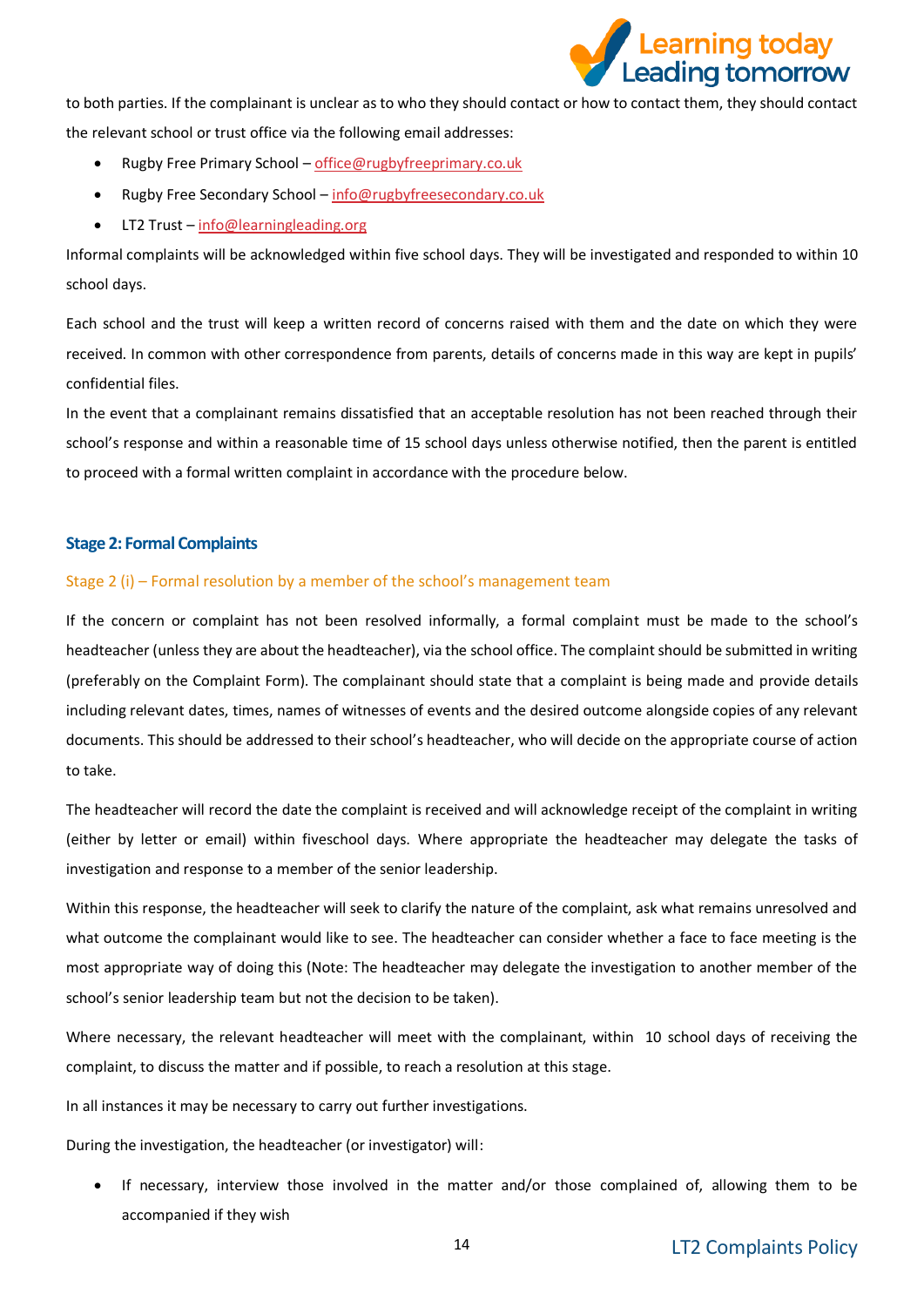

• Keep a written record of any meetings/interviews in relation to their investigation

At the conclusion of their investigation and once the headteacher is satisfied that all the relevant facts have been established, a formal response to the complainant will be made in writing, within 10 school days. If the headteacher is unable to meet this deadline, they will provide the complainant with an update and revised response date.

The nature of the response will depend on the nature of the complaint but it will always include the following:

- Detail any actions taken to investigate the complaint
- Give a judgement whether and to what extent, if at all, the complaint is justified
- Give a full explanation of this decision and the reasons for it reasons
- Details of actions the school will take to resolve the complaint.

The headteacher will advise the complainant how to escalate their complaint should they remain dissatisfied with the outcome of Stage 1. A complainant who is not satisfied should proceed to the next stage.

If the complaint is about the headteacher, the CEO will be appointed to complete all the actions of Stage 2.

If the complaint is about a Local Governing Body (LGB)/Educational Excellence Committee (EEC) member, the chair of the LGB/EEC will be appointed to complete all the actions of Stage 2.

If the complaint is about a chair of the governors, CEO, trustee or member, the chair of the trustees will be appointed to complete all the actions in Stage 2.

If the complaint is about the chair of the trustees or an entire/majority of a governing body, Stage 2 will be considered by an independent investigator appointed by the trust board. At the conclusion of their investigation, the independent investigator will provide a formal written response.

#### Stage 2 (ii) – Formal resolution by appeal to the headteacher

If Stage 2(i) has not resolved the complaint satisfactorily, the complainant should write to the Headteacher within 10 school days, stating why an appeal for resolution by the headteacher is requested and, wherever possible, the action which the complainant wishes the school to take to resolve the problem. The procedure to be followed by the headteacher will involve the same steps, timescale, record keeping and form of response as set out for resolution by the headteacher in Stage 2(i). A complainant not satisfied, after receiving the headteacher's decision should proceed to Stage 3.

#### <span id="page-14-0"></span>**Stage 3: Independent Resolution –Panel Hearing**

If Stage 2 has not resolved the complaint to the satisfaction of the parent or carer, they should write within 10school days to their school's headteacher, requesting a hearing before the complaints panel. Requests received outside of this time frame will only be considered if exceptional circumstances apply. The headteacher will record the date the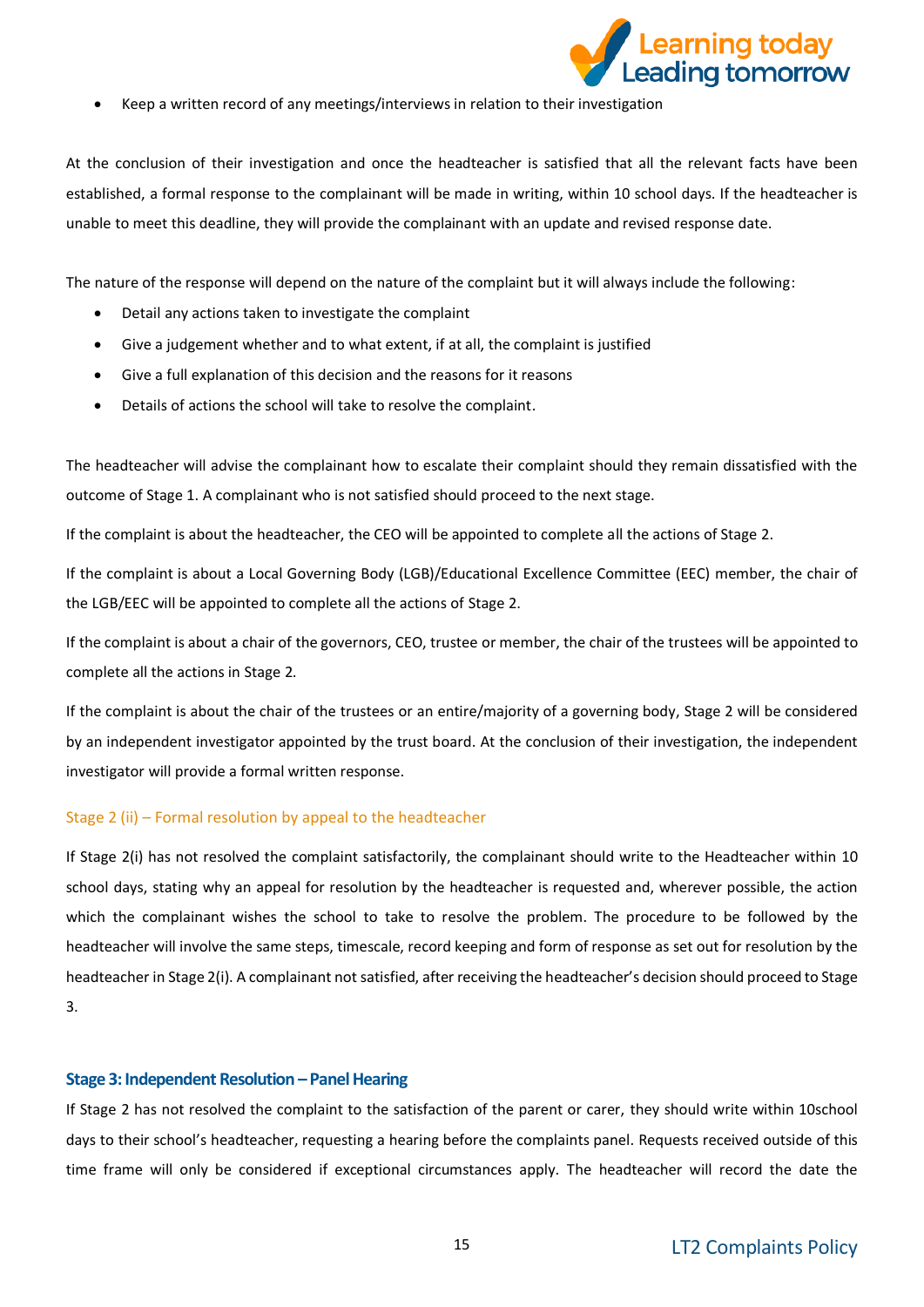

complaint is received and acknowledge the letter of complaint within five (5) school days in writing (either by letter or email).

The headteacher will write to the complainant to inform them of the date of the meeting. They will aim to convene a meeting within fifteen (15) school days of receipt of the Stage 3 request. If this is not possible, the headteacher will provide an anticipated date and keep the complainant informed.

If the complainant rejects the offer of three proposed dates, without good reason, the trust clerk will decide when to hold the meeting. It will then proceed in the complainant's absence on the basis of written submissions from both parties.

A panel of three, consisting of two members of the LGB/EEC and a third independent member will be convened to hear the complaint, within 15 school days. This independent member will not be associated in any way with the management of the school or trust to which the complaint pertains to and will be a person with professional competence (usually a serving or retired Head) or failing that through the appointment of an Independent Person, who would meet the standard for independence, as defined by the requirement that is laid down in The Children Act 1989 Representations Procedure (England) Regulations and Guidance, "Getting the Best from Complaints". None of these members will have been involved in the matters detailed in the complaint. It is important that the complaint panel not only be independent but be seen to be so. The full LGB/EEC will not consider individual complaints in case the investigation leads to a disciplinary hearing that would need to be heard by a separate group of LGB/EEC members. Similarly, some LGB/EEC members may have prior knowledge of a problem, which might make them unable to give fair and unbiased consideration to the issue.

The panel will decide amongst themselves who will act as the chair of the Complaints Panel. If there are fewer than two LGB/EEC members from the school available, the headteacher will source any additional, independent governors through another local school, in order to make up the panel. Alternatively, an entirely independent committee may be convened to hear the complaint at Stage 3.

The headteacher of the school which received the complaint will appoint the Trust Clerk to the panel.. Members of the panel will have access to all relevant documentation and will be able to ask the school and the complainant for any other relevant information or documentation.

The committee will decide whether to deal with the complaint by inviting parties to a meeting or through written representations, but in making their decision they will be sensitive to the complainant's needs. It is intended that the process will not be legalistic. Complainants may be accompanied at this meeting by another family member, if appropriate and by another person (e.g. relative, friend or a relevant specialist). Generally, we do not encourage either party to bring legal representatives to the panel meeting. However, there may be occasions when legal representation is appropriate. For instance, if a school employee is called as a witness in a complaint meeting, they may wish to be supported by union and/or legal representation.

Please note: Complaints about staff conduct will not generally be handled under this complaints procedure. Complainants will be advised that any staff conduct complaints will be considered under staff disciplinary procedures, if appropriate, but outcomes will not be shared with them.

Representatives from the media are not permitted to attend.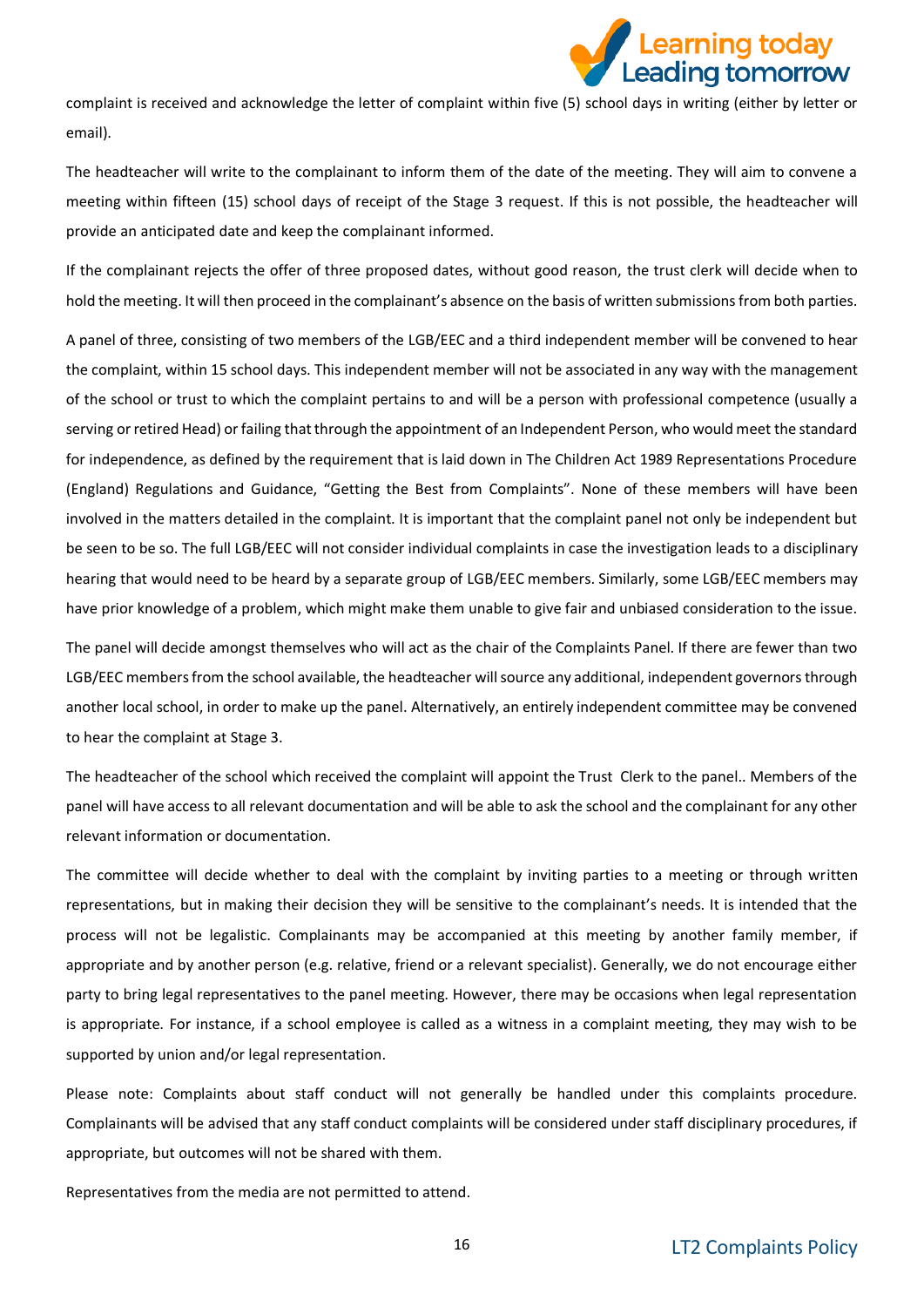

At least five school days before the meeting, the appointed clerk will:

- Confirm and notify the complainant of the date, time and venue of the meeting, ensuring that, if the complainant is invited, the dates are convenient to all parties and that the venue and proceedings are accessible
- Request copies of any further written material to be submitted to the committee at least school days before the meeting.

Any written material will be circulated to all parties at least fiveschool days before the date of the meeting. The committee will not normally accept, as evidence, recordings of conversations that were obtained covertly and without the informed consent of all parties being recorded.

The committee will also not review any new complaints at this stage or consider evidence unrelated to the initial complaint to be included. New complaints must be dealt with from Stage 1 of the procedure.

The meeting will be held in private. Prior knowledge and consent of all parties attending must be sought before meetings or conversations take place. Consent will be recorded in any minutes taken.

If possible, the panel will resolve the complainant's concern without further investigation. Where further investigation is needed, the panel will decide how to carry out the investigation.

The panel's task is to establish the facts surrounding the complaints that have been made. If the panel considers that the complaint is valid, it will uphold the complaint. If the panel consider that the complaint is without foundation, it will dismiss the complaint. The panel will make these decisions on the balance of probability. It is not within the powers of the panel to make any financial award, nor to impose sanctions on staff, pupils or parents. The panel may make recommendations on these or any other issue to the headteacher.

After due consideration of all relevant facts, the panel will give written findings and recommendations in response to the complaint: the finding will depend on the nature of the complaint but the panel will always give a judgement whether and to what extent, if at all, the complaint is justified, and the panel's reasons. The written response will explain if the panel decided to:

- Uphold the complaint in whole or in part
- Dismiss the complaint in whole or in part

If the complaint is upheld in whole or in part, the committee will:

- Decide on the appropriate action to be taken to resolve the complaint
- Where appropriate, recommend changes to the school's systems or procedures to prevent similar issues in the future

The finding of the panel will be final.

The chair of the panel will provide a copy of the findings and the minutes (with any necessary redactions) to the complainant, headteacher, school and where relevant, the person who is the object of the complaint by electronic mail. Where electronic mail is not appropriate, a copy will be given or sent in the post. A written response to the complainant will be made as soon as possible but in any case within 10 (ten) school working days of the panel. The response will detail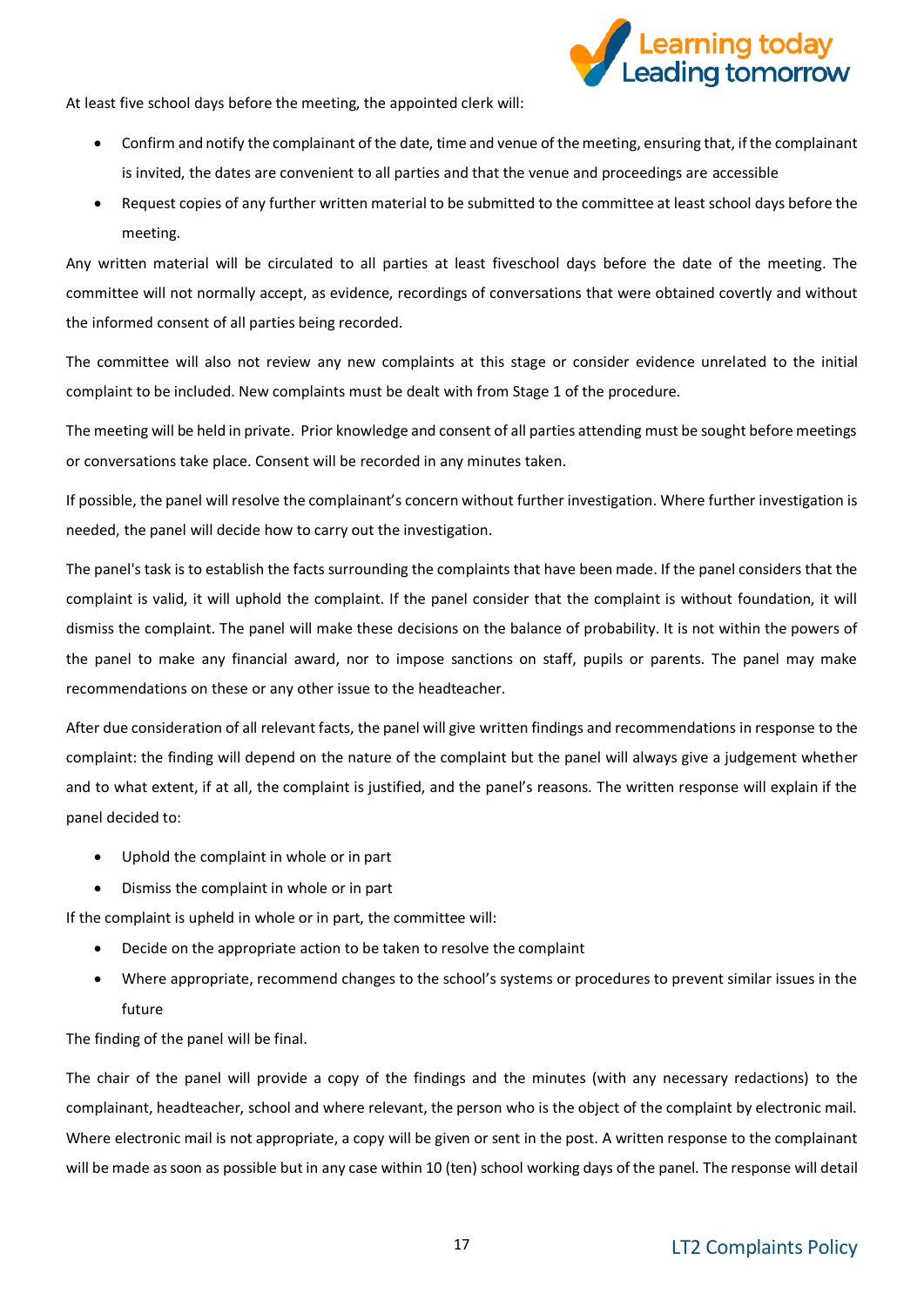

any actions taken to investigate the complaint and provide a full explanation of the decision made and the reason(s) for it. Where appropriate, it will include details of actions school will take to resolve the complaint.

The letter containing the findings sent to the complainant will include details of how to contact the Department for Education if they are dissatisfied with the way their complaint has been handled by the school.

If the complaint is about:

- The chair and vice chair of an LGB/EEC
- The entire LGB/EEC or
- The majority of the governing board

Stage 3 will be heard by a committee of trustees.

If the complaint is about:

- The CEO
- The chair and vice chair of the trust
- The entire trust
- The majority of the trust board

Stage 3 will be heard by a committee of independent trustees

#### <span id="page-17-0"></span>**13. Appeal to the Department for Education**

If the complainant is unsatisfied with the outcome of the Trust's complaints procedure, they can refer their complaint to the ESFA . The ESFA will check whether the complaint has been dealt with properly by the school. The ESFA will not overturn a school's decision about a complaint. However, it will look into:

- Whether there was undue delay, or the school did not comply with its own complaints procedure
- Whether the school was in breach of its funding agreement with the secretary of state
- Whether the school has failed to comply with any other legal obligation.

If the Trust did not deal with the complaint properly, it will be asked to re-investigate the complaint. If the Trust's complaints procedure is found to not meet regulations, the school will be asked to correct its procedure accordingly.

For more information or to refer a complaint, see the following webpag[e: https://www.gov.uk/complain-about-school](:%20https:/www.gov.uk/complain-about-school)

We will include this information in the outcome letter to complainants.

#### <span id="page-17-1"></span>**14. Serial and Unreasonable complaints**

The trust is committed to dealing with all complaints fairly and impartially, and to providing a high-quality service to those who complain. The trust/schools will not normally limit the contact complainants have with the trust/school. However, the trust does not expect its staff to tolerate unacceptable behaviour and will take action to protect staff from that behaviour, including that which is abusive, offensive or threatening.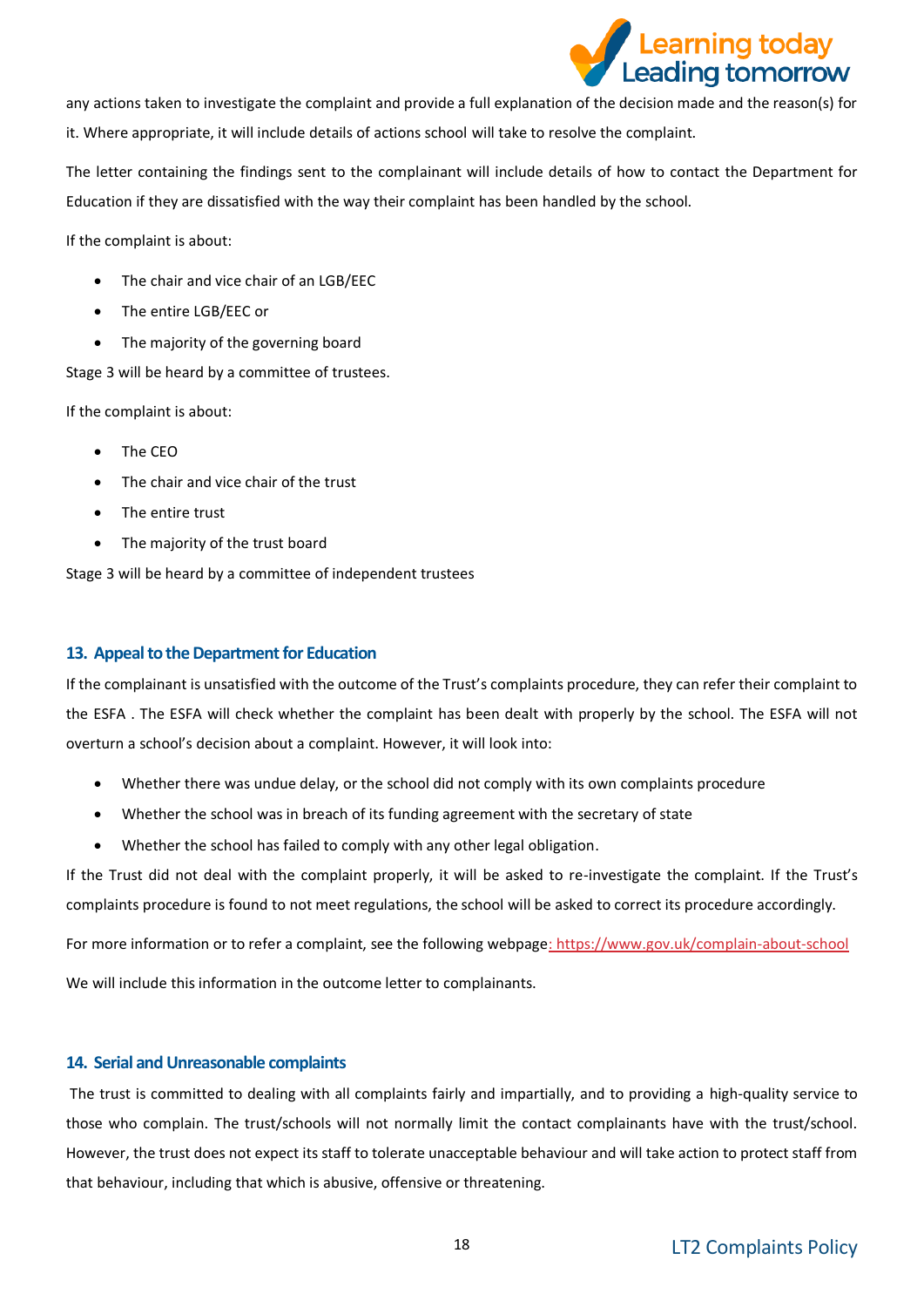

The trust defines unreasonable behaviour as that which hinders our consideration of complaints because of the frequency or nature of the complainant's contact with the school, such as, if the complainant:

- Refuses to articulate their complaint or specify the grounds of a complaint or the outcomes sought by raising the complaint, despite offers of assistance
- Refuses to co-operate with the complaints investigation process
- Refuses to accept that certain issues are not within the scope of the complaints procedure
- Insists on the complaint being dealt with in ways which are incompatible with the complaints procedure or with good practice
- Introduces trivial or irrelevant information which they expect to be taken into account and commented on
- Raises large numbers of detailed but unimportant questions, and insists they are fully answered, often immediately and to their own timescales
- Makes unjustified complaints about staff who are trying to deal with the issues, and seeks to have them replaced
- Changes the basis of the complaint as the investigation proceeds
- Repeatedly makes the same complaint (despite previous investigations or responses concluding that the complaint is groundless or has been addressed)
- Refuses to accept the findings of the investigation into that complaint where the school's complaint procedure has been fully and properly implemented and completed including referral to the Department for Education
- Seeks an unrealistic outcome
- Makes excessive demands on school time by frequent, lengthy and complicated contact with staff regarding the complaint in person, in writing, by email and by telephone while the complaint is being dealt with
- Uses threats to intimidate
- Uses abusive, offensive or discriminatory language or violence
- Knowingly provides falsified information
- Publishes unacceptable information on social media or other public forums.

Complainants should try to limit their communication with the trust/school that relates to their complaint, while the complaint is being progressed. It is not helpful if repeated correspondence is sent (either by letter, phone, email or text), as it could delay the outcome being reached.

Whenever possible, the complaints co-ordinator will discuss any concerns with the complainant informally before applying an '*unreasonable'* marking.

If the behaviour continues, the complaints co-ordinator will write to the complainant explaining that their behaviour is unreasonable and ask them to change it. For complainants who excessively contact the school/trust causing a significant level of disruption, the school/trust may specify methods of communication and limit the number of contacts in a communication plan. This will be reviewed after six months.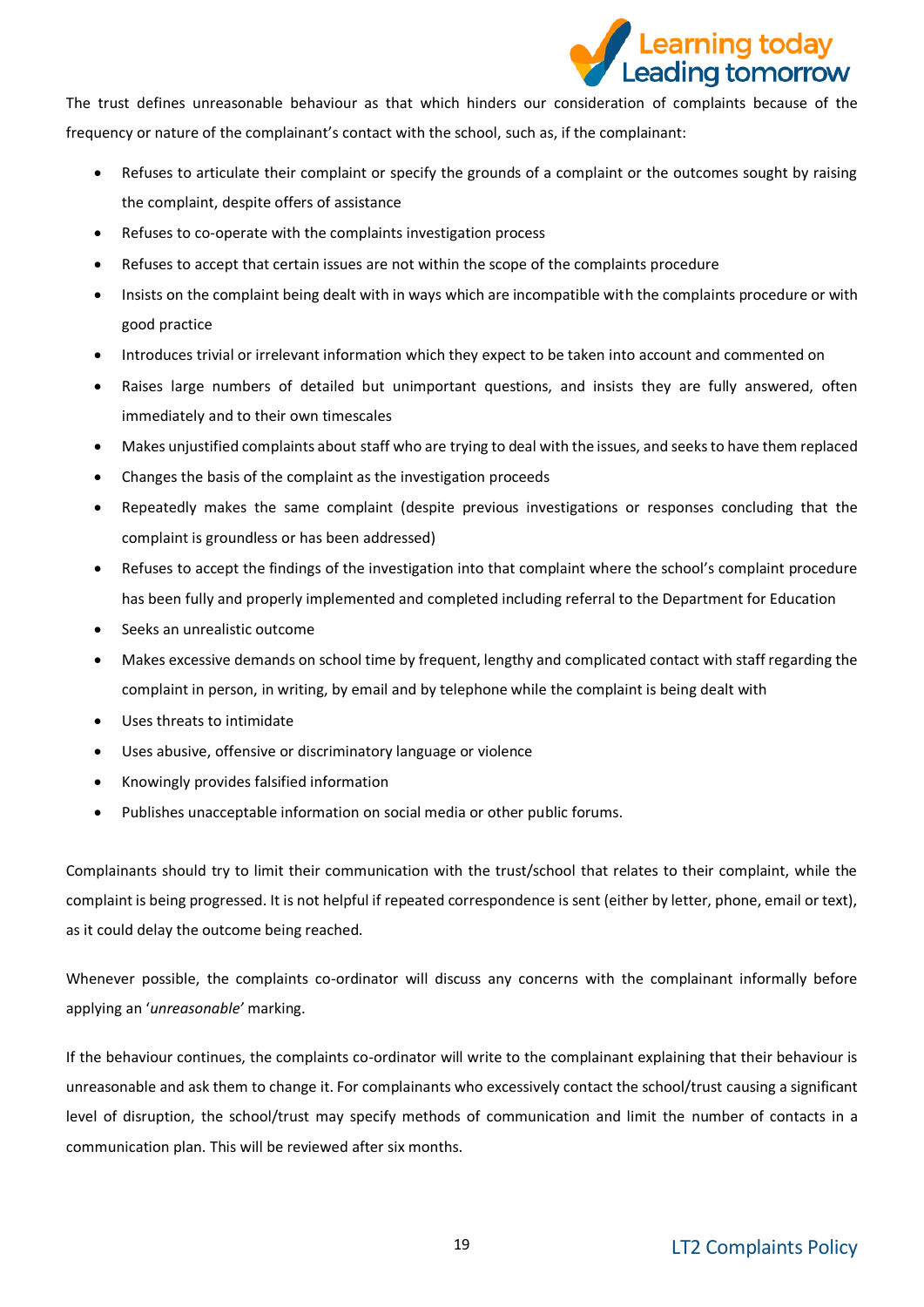

In response to any serious incident of aggression or violence, the trust/school will immediately inform the police and communicate these actions in writing. This may include barring an individual from the trust/school.

#### <span id="page-19-0"></span>**15. Duplicate Complaints**

After closing a complaint at the end of the complaints procedure, a duplicate complaint may be received. A duplicate complaint may be received from:

- A spouse
- A partner
- A grandparent
- A child

If the complaint is about the same subject, the school will inform the complainant that the local process is complete. The complainant should contact the Department for Education if they are dissatisfied with the handling of the original complaint.

Any new aspects to the complaint which had not been previously considered will be investigated and dealt with to the full extent of the complaints procedure.

#### <span id="page-19-1"></span>**16. Persistent Complaints**

Where a complainant tries to re-open the issue with the school after the complaints procedure has been fully exhausted and the school has done everything it reasonably can in response to the complaint, the chair of governors (or other appropriate person in the case of a complaint about the chair) will inform the complainant that the matter is closed.

If the complainant subsequently contacts the school again about the same issue, the school can choose not to respond. The normal circumstance in which the school/trust will not respond is if:

- The school has taken every reasonable step to address the complainant's needs, and
- The complainant has been given a clear statement of the school's position and their options (if any), and
- The complainant is contacting the school repeatedly but making substantially the same points each time

However, this list is not intended to be exhaustive.

The school will be most likely to choose not to respond if:

- We have reason to believe the individual is contacting the school with the intention of causing disruption or inconvenience
- The individual's letters/emails/telephone calls are often or always abusive or aggressive
- The individual makes insulting personal comments about, or threats towards school staff
- Unreasonable behaviour which is abusive, offensive or threatening may constitute an unreasonably persistent complaint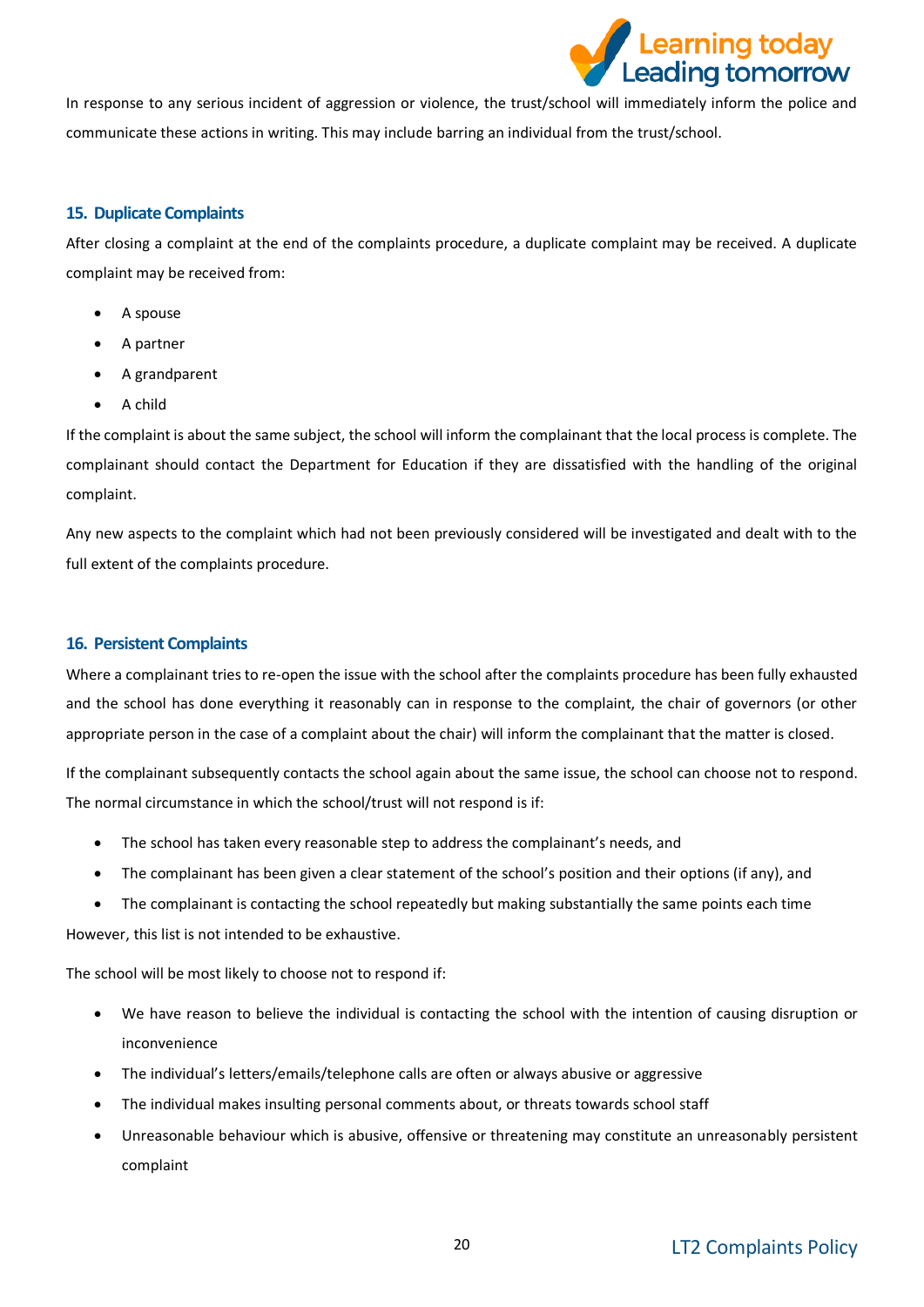

Once the school has decided that it is appropriate to stop responding, the complainant will be informed in writing, either by letter or email.

The school will ensure when making this decision that complainants making any new complaint are heard, and that the school acts reasonably.

If the complainant contacts the school again on the same issue, then the correspondence may be viewed as 'serial' or 'persistent' and the school may choose not to respond.

#### <span id="page-20-0"></span>**17. Monitoring Complaints**

Each school along with the chair of the LGB/EEC and board of trustees will monitor the effectiveness of the complaints procedure in ensuring that complaints are handled properly. The complaints records are logged and managed by the schools. Details will include:

- Name of complainant
- Details of the complaint
- How the complaint was investigated and by whom
- When the complaint was made
- The results and conclusions of the investigation(s)
- Any action taken as a result.

Each area of the trust has designated an individual who isresponsible for maintaining records of complaints and ensuring that the data is kept secure.

#### <span id="page-20-1"></span>**18. Confidentiality and Record-Keeping**

A record will be kept by all schools of all complaints received, including:

- Whether the complaint was resolved at stage two of whether it progressed to a stage three panel hearing
- Information about actions taken at all stages including any action taken by the academy as a result of the complaint (whether the complaint was upheld or not)
- The stage at which the complaint was resolved
- The final outcome.

The records will also include copies of letters and emails, and notes relating to meetings and phone calls.

All complaints resolved at the formal stage will be recorded by the school. A copy of the panel's findings and recommendations will be available on the school premises for inspection by the headteacher and trustees.

Copies of any written responses will be added to the complaint record.

Any records will be kept securely and encrypted where appropriate.

Correspondence, statements and records relating to individual complaints are kept confidential except where the Secretary of State or a body conducting an inspection under section 162A of the 2002 Act, as amended, requests due access to them.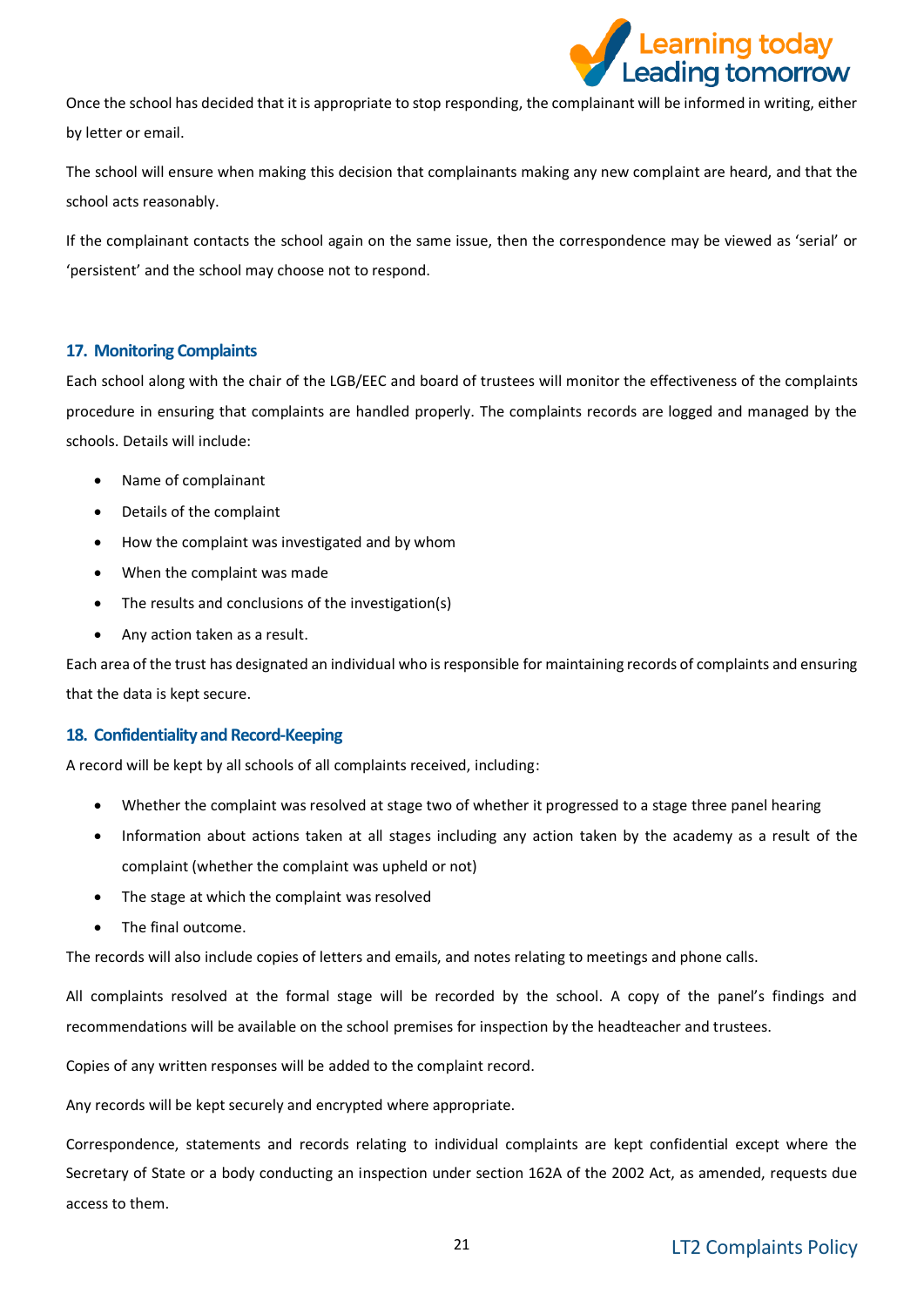

A record of complaints will be kept by the school and the trust for three years. The details of the complaint, including the names of individuals involved, will not be shared with the whole trust/LGB/EEC in case a review panel needs to be organised at a later point. An exception to this will be when the complaint is against the whole governing body and they need to be made aware of the allegations made against them, to respond to any independent investigation.

Complainants also have the right to request an independent panel if they believe there is likely to be bias in the proceedings. The decision to improve this request is made by the governing board, who will not unreasonably withhold consent.

Details of our complaint procedure will be available on each school's website and also on request through the main school office at any school. All of the trust's school staff and LGB/EEC members must be aware of the complaints procedure, to ensure a consistent approach in dealing with concerns. A copy of this complaints procedure is available on request in large print.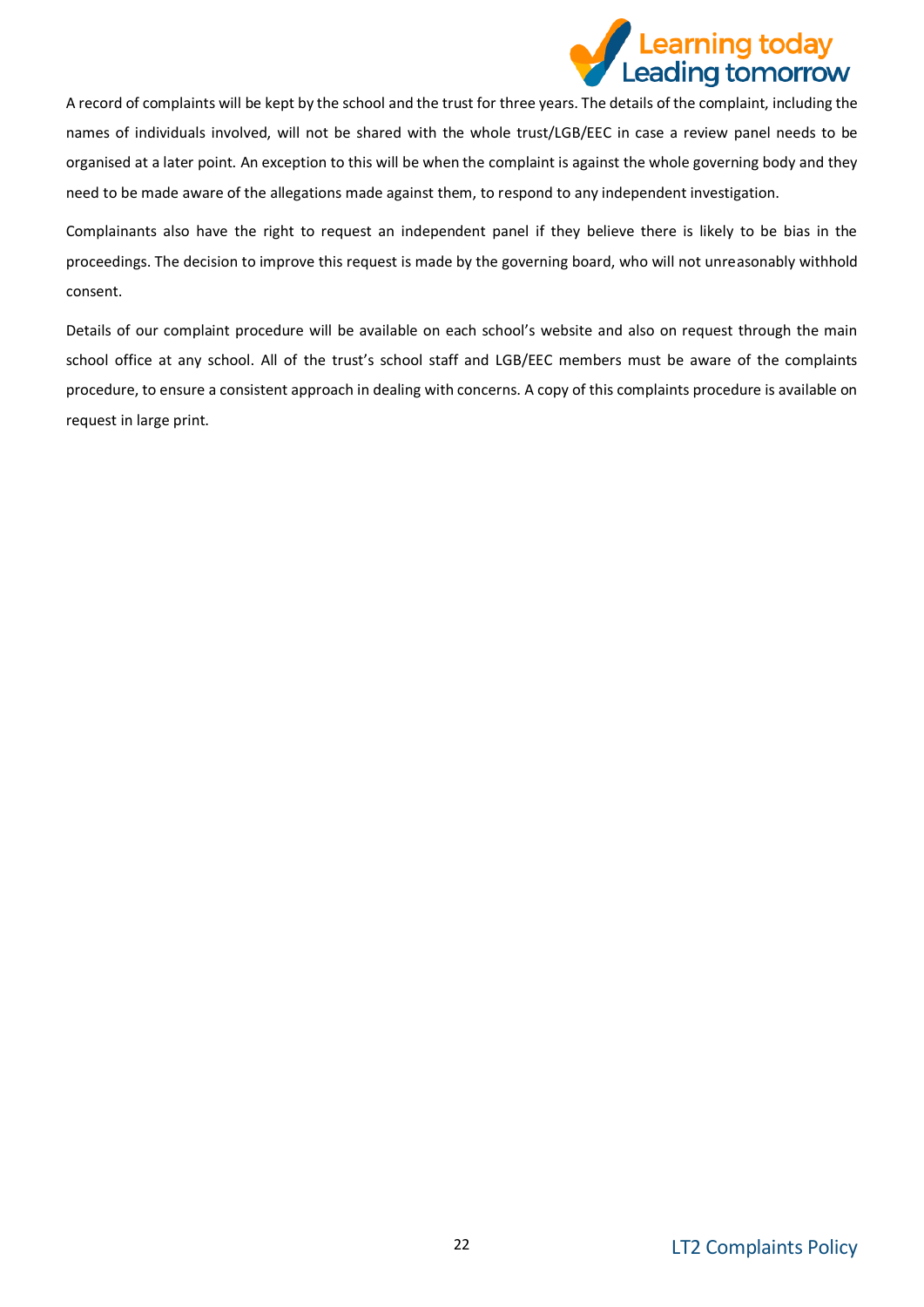

## <span id="page-22-0"></span>**Appendix A – Formal Complaint Form**

Please complete and return to the designated complaints co-ordinator who will acknowledge receipt and explain what action will be taken.

| Your Name:                                                        | Student's Name (If Applicable):                                                                                      |
|-------------------------------------------------------------------|----------------------------------------------------------------------------------------------------------------------|
|                                                                   |                                                                                                                      |
| Your Relationship to Student (If Applicable):                     | Student's DOB, School and Form/Class (If Applicable):                                                                |
|                                                                   |                                                                                                                      |
| Address and Postcode:                                             | Daytime Telephone Number:                                                                                            |
|                                                                   |                                                                                                                      |
|                                                                   |                                                                                                                      |
|                                                                   | <b>Evening Telephone Number:</b>                                                                                     |
|                                                                   |                                                                                                                      |
|                                                                   | Full details of complaint (please include the names of all involved, dates of the incidents referred to, and actions |
| already taken by the school to try and resolve the situation):    |                                                                                                                      |
|                                                                   |                                                                                                                      |
|                                                                   |                                                                                                                      |
|                                                                   |                                                                                                                      |
|                                                                   |                                                                                                                      |
| (If you run out of space, please use extra paper)                 |                                                                                                                      |
|                                                                   | What action, if any, have you taken to try and resolve your complaint (for example, who did you speak to and what    |
| was the response)?                                                |                                                                                                                      |
|                                                                   |                                                                                                                      |
|                                                                   |                                                                                                                      |
|                                                                   |                                                                                                                      |
|                                                                   |                                                                                                                      |
|                                                                   |                                                                                                                      |
|                                                                   |                                                                                                                      |
| What would you like as an outcome from your complaint?            |                                                                                                                      |
|                                                                   |                                                                                                                      |
|                                                                   |                                                                                                                      |
|                                                                   |                                                                                                                      |
|                                                                   |                                                                                                                      |
|                                                                   |                                                                                                                      |
|                                                                   |                                                                                                                      |
| What actions do you feel might resolve the problem at this stage? |                                                                                                                      |
|                                                                   |                                                                                                                      |
|                                                                   |                                                                                                                      |
|                                                                   |                                                                                                                      |
|                                                                   |                                                                                                                      |
|                                                                   |                                                                                                                      |
|                                                                   |                                                                                                                      |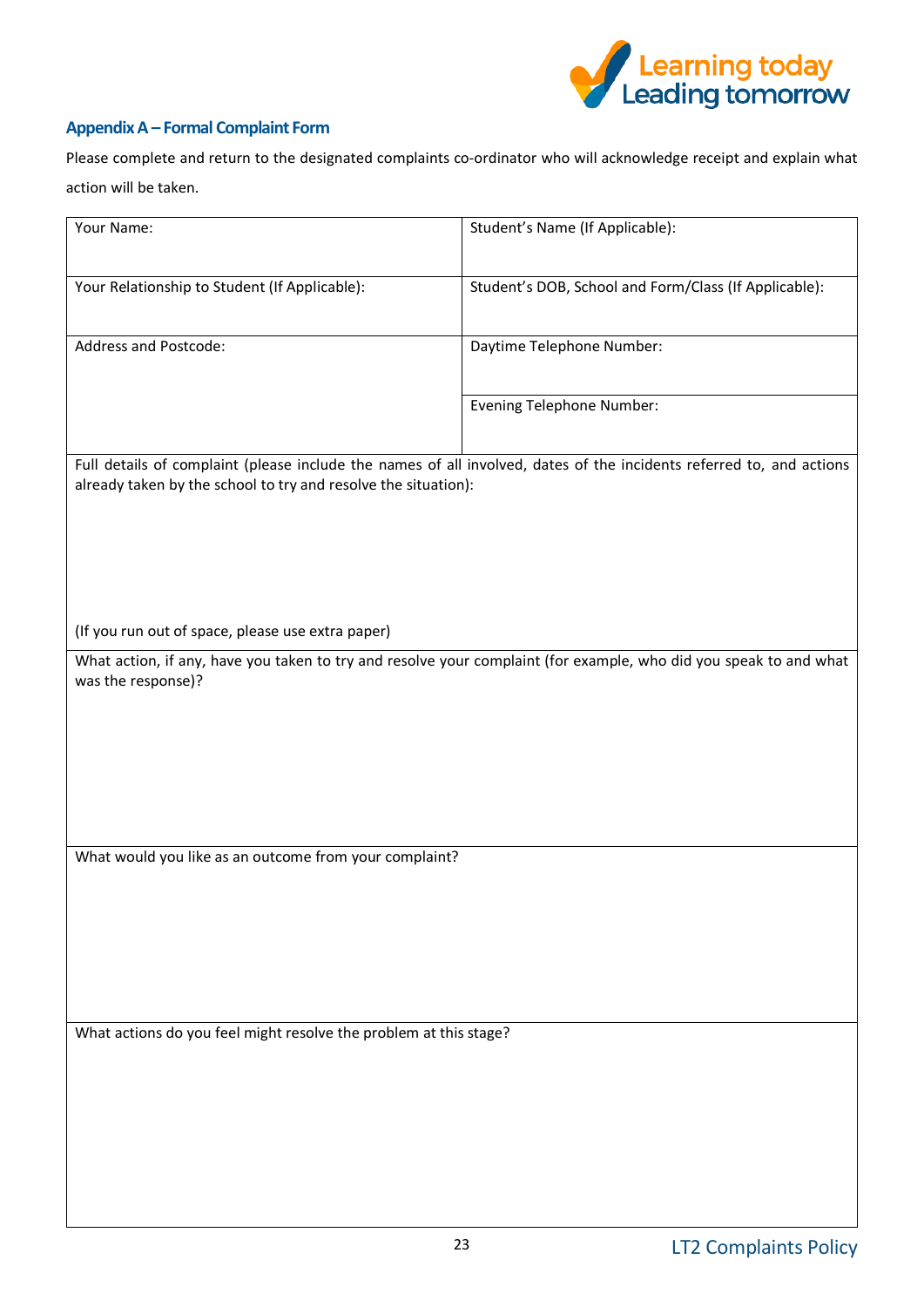

Are you attaching any paperwork? If so, please give details.

| Signature:                            | Date: |  |
|---------------------------------------|-------|--|
|                                       |       |  |
|                                       |       |  |
| For Official Use:                     |       |  |
| Date Acknowledge Sent:                |       |  |
| Name of Person Complaint Referred to: |       |  |
| Signature:                            | Date: |  |
|                                       |       |  |
|                                       |       |  |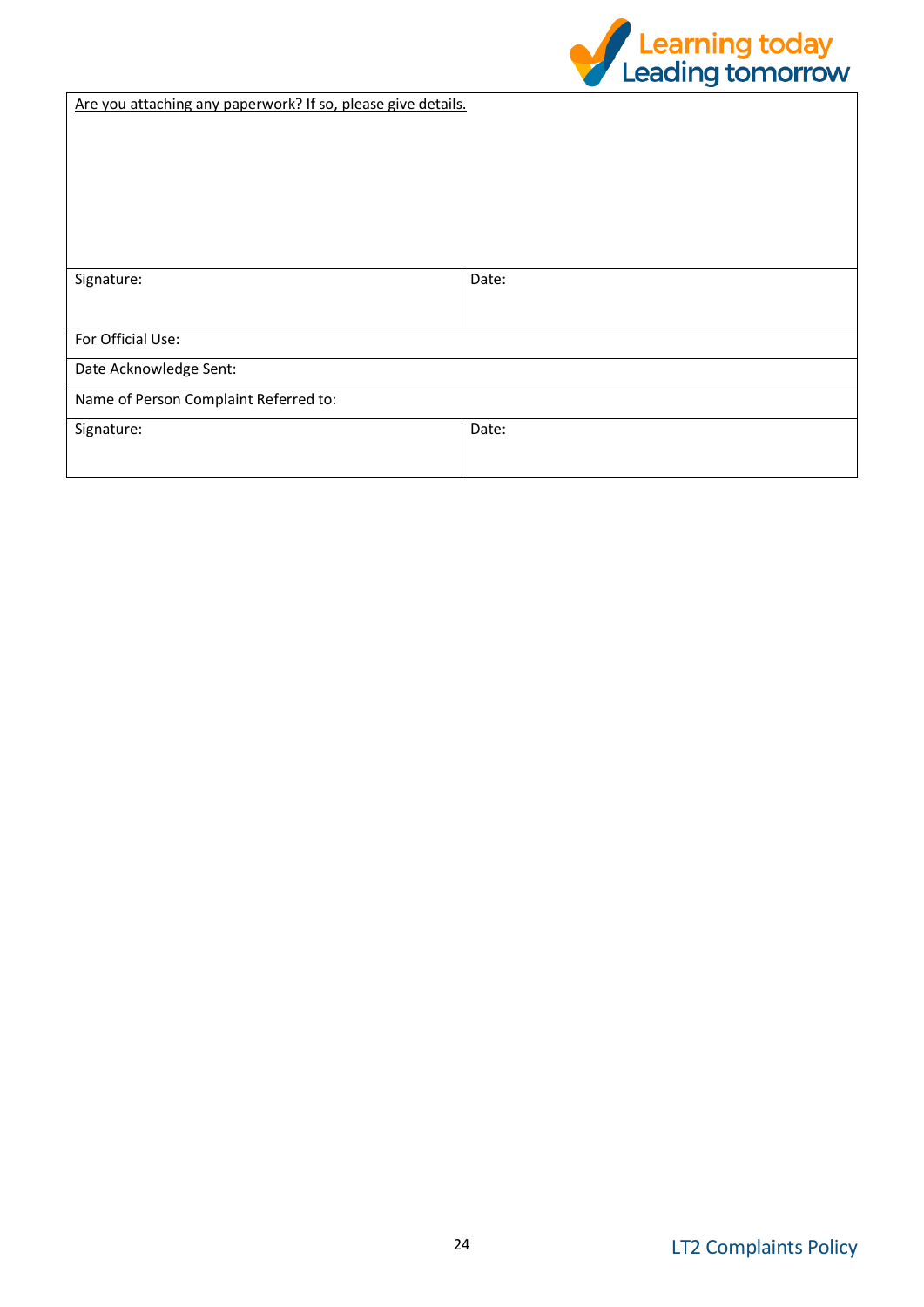

#### <span id="page-24-0"></span>**Appendix B –Roles and Responsibilities**

#### Complainant

The complainant will receive a more effective response to the complaint if they:

- Explain the complaint in full as early as possible
- Co-operate with the school in seeking a solution to the complaint
- Respond promptly to requests for information or meetings or in agreeing the details of the complaint
- Ask for assistance as needed
- Treat all those involved in the complaint with respect
- Refrain from publicising the details of their complaint on social media and respect confidentiality.

#### Investigator

The investigator's role is to establish the facts relevant to the complaint by:

- Providing a comprehensive, open, transparent and fair consideration of the complaint through:
	- $\circ$  Sensitive and thorough interviewing of the complainant to establish what has happened and who has been involved
	- o Interviewing staff and children/young people and other people relevant to the complaint
	- o Consideration of records and other relevant information
	- o Analysing information
- Liaising with the complainant and the complaints coordinator as appropriate to clarify what the complainant feels would put things right.

The investigator will:

- Conduct interviews with an open mind and be prepared to persist in the questioning
- Keep notes of interviews or arrange for an independent note taker to record minutes of the meeting
- Ensure that any papers produced during the investigation are kept securely pending any appeal
- Be mindful of the timescales to respond
- Prepare a comprehensive report for the headteacher or complaints committee that sets out the facts, identifies solutions and recommends courses of action to resolve problems.

The headteacher or complaints committee will then determine whether to uphold or dismiss the complaint and communicate that decision to the complainant, providing the appropriate escalation details.

#### Complaints Co-ordinator

This could be the headteacher, the CEO or designated complaints LGB/EEC member/trustee or other staff member providing administrative support. The complaints co-ordinator will:

• Ensure that the complainant is fully updated at each stage of the procedure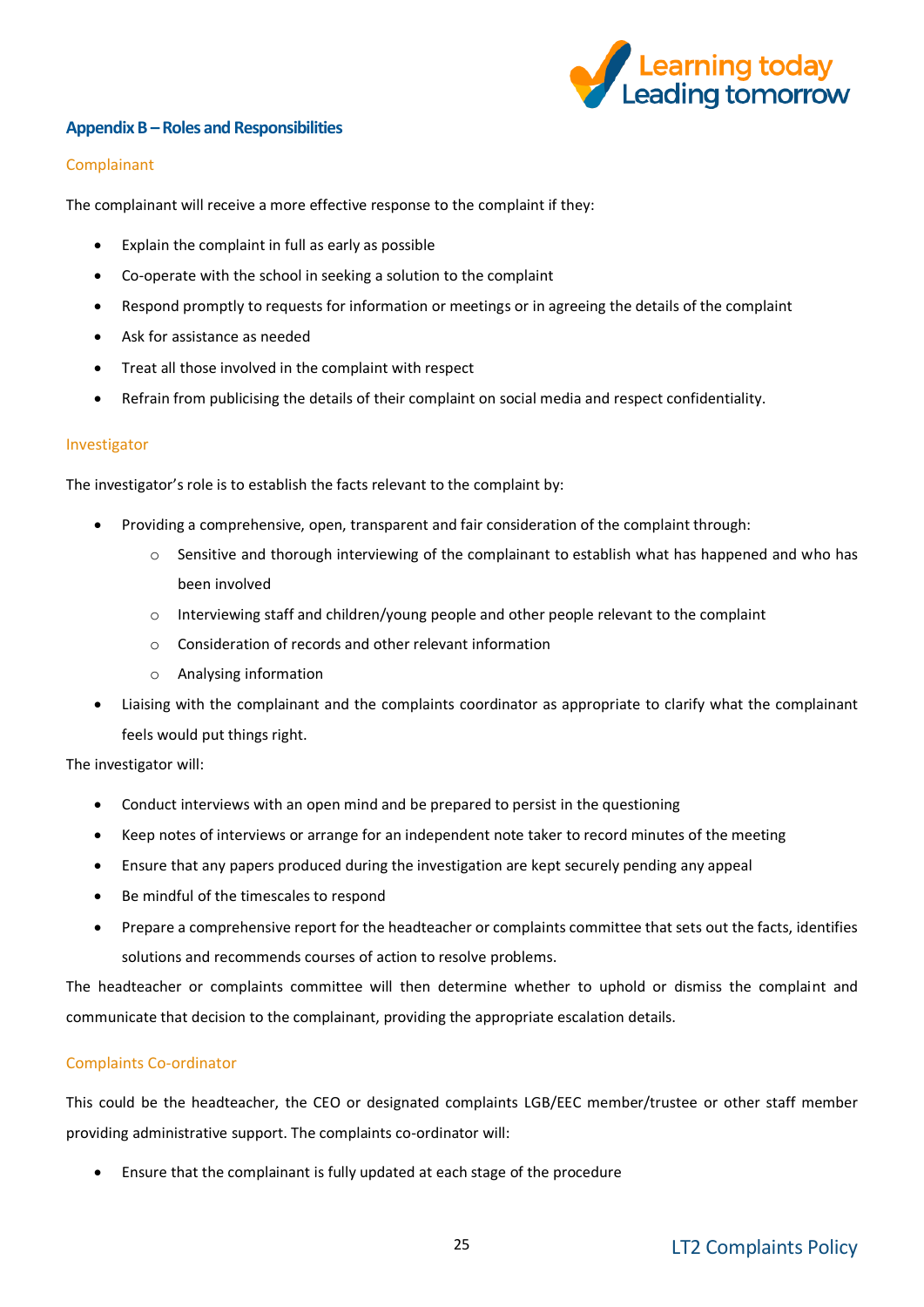

- Liaise with staff members, headteacher, chair of governors, clerk and LAs (if appropriate) to ensure the smooth running of the complaints procedure
- Be aware of issues regarding:
	- o Sharing third party information
	- $\circ$  Additional support. This may be needed by complainants when making a complaint including interpretation support or where the complainant is a child or young person
- Keep records

#### Trust Clerk to the Complaints Panel

The clerk is the contact point for the complainant and the committee and will:

- Ensure that all people involved in the complaint procedure are aware of their legal rights and duties, including any under legislation relating to school complaints, education law, the Equality Act 2010, the Freedom of Information Act 2000, the Data Protection Act (DPA) 2018 and the General Data Protection Regulations (GDPR)
- Set the date, time and venue of the meeting, ensuring that the dates are convenient to all parties (if they are invited to attend) and that the venue and proceedings are accessible
- Collate any written material relevant to the complaint (for example; Stage 1 paperwork, school and complainant submissions) and send it to the parties in advance of the meeting within an agreed timescale
- Record the proceedings
- Circulate the minutes of the meeting
- Notify all parties of the committee's decision.

#### Panel Chair

The committee's chair, who is nominated in advance of the complaint meeting, will ensure that:

- Both parties are asked (via the clerk) to provide any additional information relating to the complaint by a specified date in advance of the meeting
- The meeting is conducted in an informal manner, is not adversarial, and that, if all parties are invited to attend, everyone is treated with respect and courtesy
- Complainants who may not be used to speaking at such a meeting are put at ease. This is particularly important if the complainant is a child/young person
- The remit of the committee is explained to the complainant
- Written material is seen by everyone in attendance, provided it does not breach confidentiality or any individual's rights to privacy under the DPA 2018 or GDPR. If a new issue arises it would be useful to give everyone the opportunity to consider and comment upon it; this may require a short adjournment of the meeting
- Both the complainant and the school are given the opportunity to make their case and seek clarity, either through written submissions ahead of the meeting or verbally in the meeting itself
- The issues are addressed